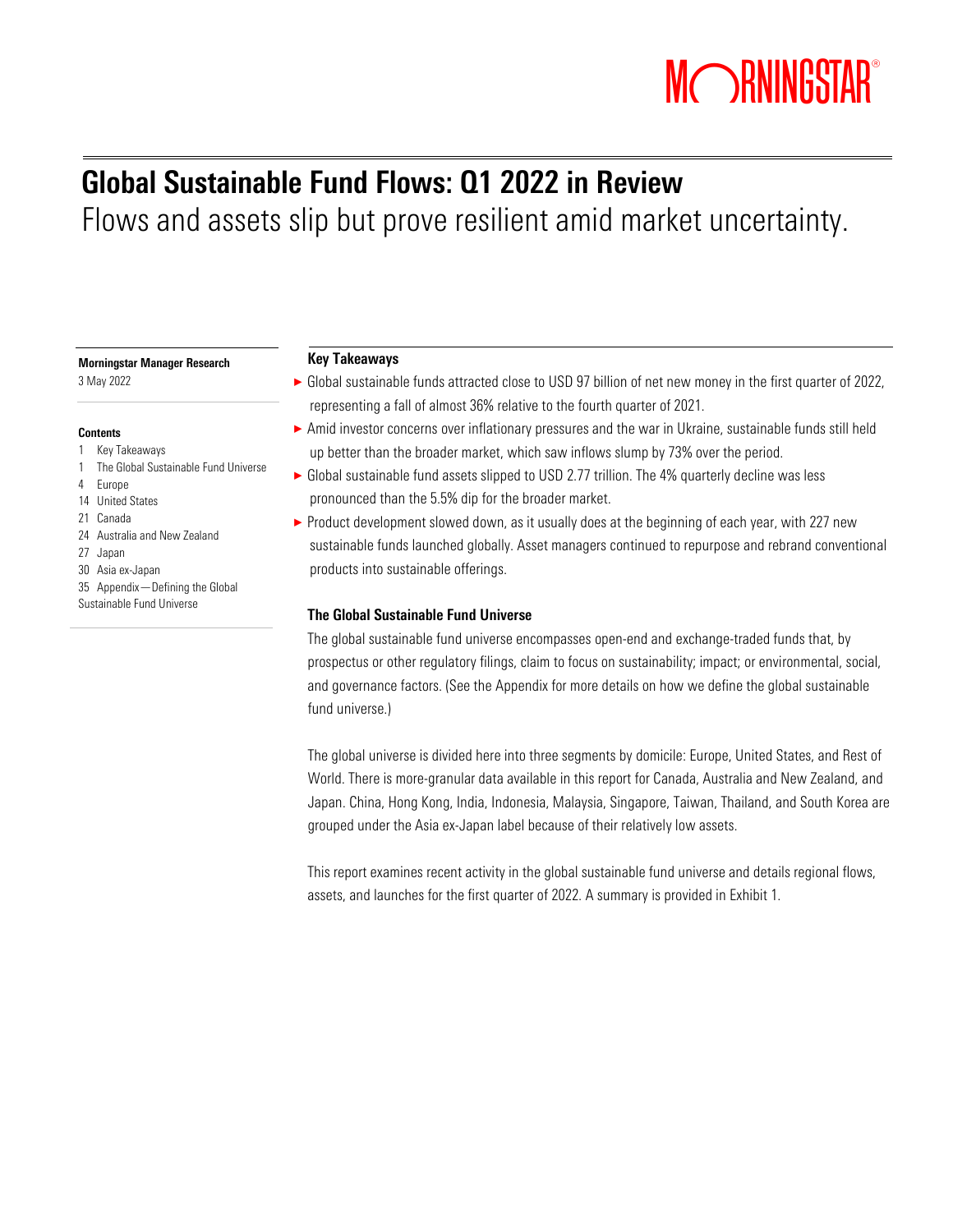| <b>Region</b>                | <b>Flows</b> |         | <b>Assets</b> |         | <b>Funds</b> |         |
|------------------------------|--------------|---------|---------------|---------|--------------|---------|
| 01 2022                      | USD Billion  | % Total | USD Billion   | % Total | #            | % Total |
| <b>Europe</b>                | 77.9         | 81%     | 2,276         | 82%     | 4.958        | 77%     |
| <b>United States</b>         | 10.6         | 11%     | 343           | 12%     | 555          | 9%      |
| Asia ex-Japan                | 5.0          | 5%      | 71            | 3%      | 369          | 6%      |
| <b>Australia/New Zealand</b> | 1.0          | 1%      | 29            | 1%      | 153          | 2%      |
| Japan                        | 0.5          | $0\%$   | 32            | 1%      | 214          | 3%      |
| Canada                       | 1.7          | 2%      | 26            | 1%      | 203          | 3%      |
| <b>Total</b>                 | 96.6         |         | 2,778         |         | 6,452        |         |

Exhibit 1 Global Sustainable Funds' Q1 2022 Statistics

 $\overline{a}$ 

Source: Morningstar Direct, Manager Research. Data as of March 2022.

Sustainable Fund Inflows Fall by Almost 36% but Hold Up Better Than Their Conventional Peers The global universe of sustainable funds attracted USD 96.6 billion of net new money in the first quarter of 2022, representing a fall of 35.7% relative to the revised USD 150.3 billion of inflows in the fourth quarter. This is the sharpest quarterly slowdown in sustainable fund net inflows over the past three years, and atop the 33% decline experienced by sustainable funds in the first quarter of 2020 at the beginning of the coronavirus crisis. Similar to then, sustainable funds are currently facing macroeconomic headwinds, including inflationary pressures, rising interest rates, and market volatility stemming from the Russian invasion of Ukraine, which translated into a decline in net new investments in the first quarter. Nonetheless, inflows in sustainable funds held up better than those of the broader market. In comparison, inflows in the overall global fund universe nosedived by 73% in the first quarter of 2022 to USD 138 billion, from USD 517 billion in the fourth quarter of 2021.

#### **Exhibit 2** Quarterly Global Sustainable Fund Flows (USD Billion)



Source: Morningstar Direct, Manager Research. Data as of March 2022.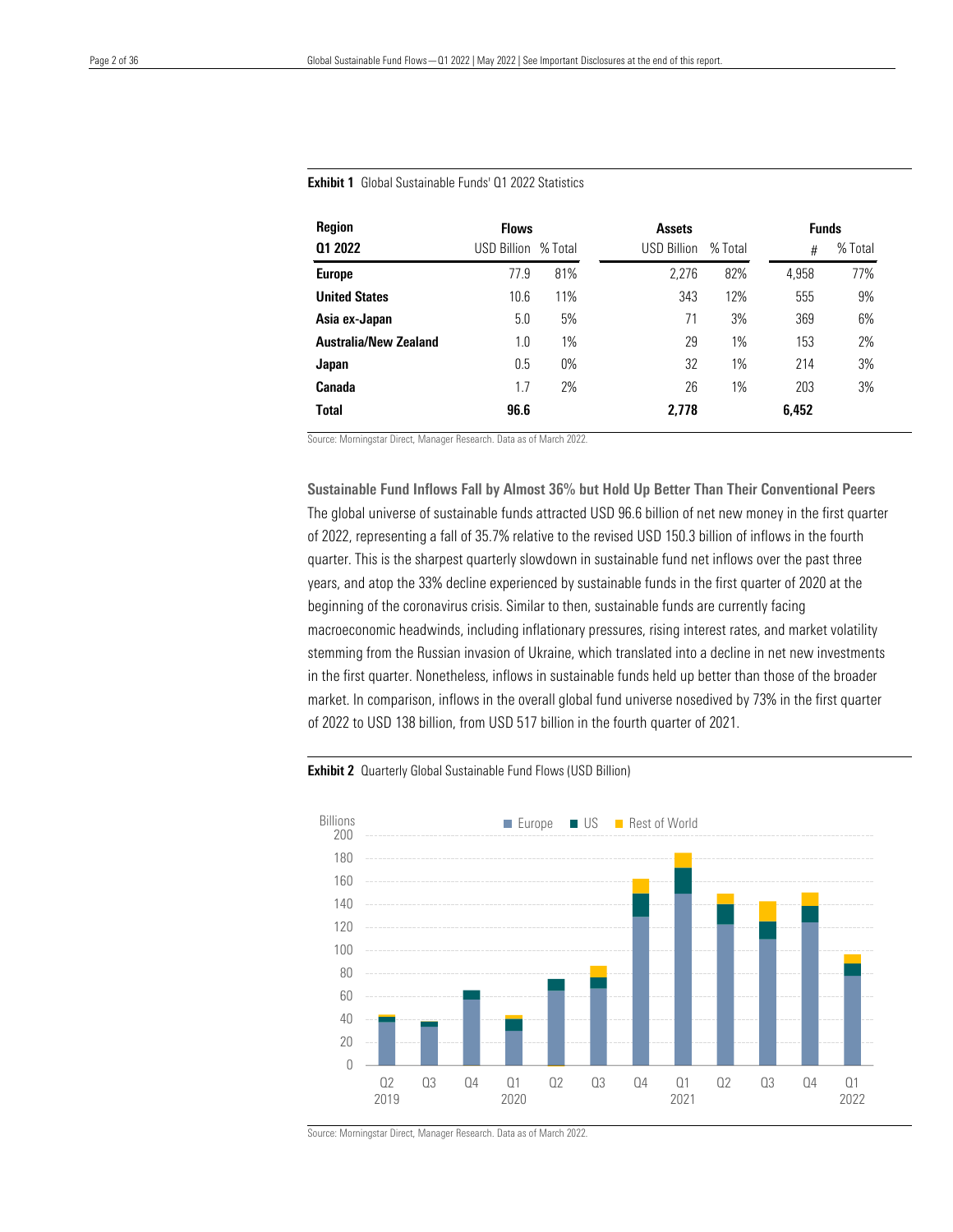The slump in sustainable fund inflows was felt in all regions over the first quarter, with the exception of Canada and Asia ex-Japan, which saw investors' money increase by 31% and 21%, respectively.

 Japan-domiciled sustainable funds felt the most pain with an 87% fall in net new money, from USD 3.5 billion at the end of 2021 to less than USD 500 million as of March 2022. Australasia (Australia and New Zealand) followed with a 62.4% drop in net inflows garnered. Europe, the biggest market for sustainable funds, suffered a 40% drop in net purchases over the same period, as flows amounted to shy of USD 78 billion. Finally, the US recorded the smallest decline (26.4%) as local sustainable funds captured USD 10.6 billion of net new money, down from USD 14.4 billion in the previous quarter.

#### Global Assets Slip by 4%

Amid a broad market slowdown, global sustainable fund assets tapered off to USD 2.77 trillion as of March 2022 from the restated USD 2.89 trillion at the end of last year. For the first time since the first quarter of 2020, sustainable fund assets experienced a dip (nearly 4%). Year-on-year, however, the global sustainable fund universe expanded by 38%.

Europe continued to dominate the global sustainable fund landscape: 82% of sustainable fund assets were held in Europe, which also remains by far the most developed and diverse ESG market, followed by the US, which housed 12% of global sustainable fund assets through March 2022.



#### **Exhibit 3** Quarterly Global Sustainable Fund Assets (USD Billion)

Source: Morningstar Direct, Manager Research. Data as of March 2022.

#### Global Fund Launches

Product development also waned in the first quarter of 2022 compared with the previous quarter, with an estimated 227 new sustainable funds launched globally. It represents a 28% decline versus the revised count of 316 new entrants in the fourth quarter of 2021. However, first-quarter numbers of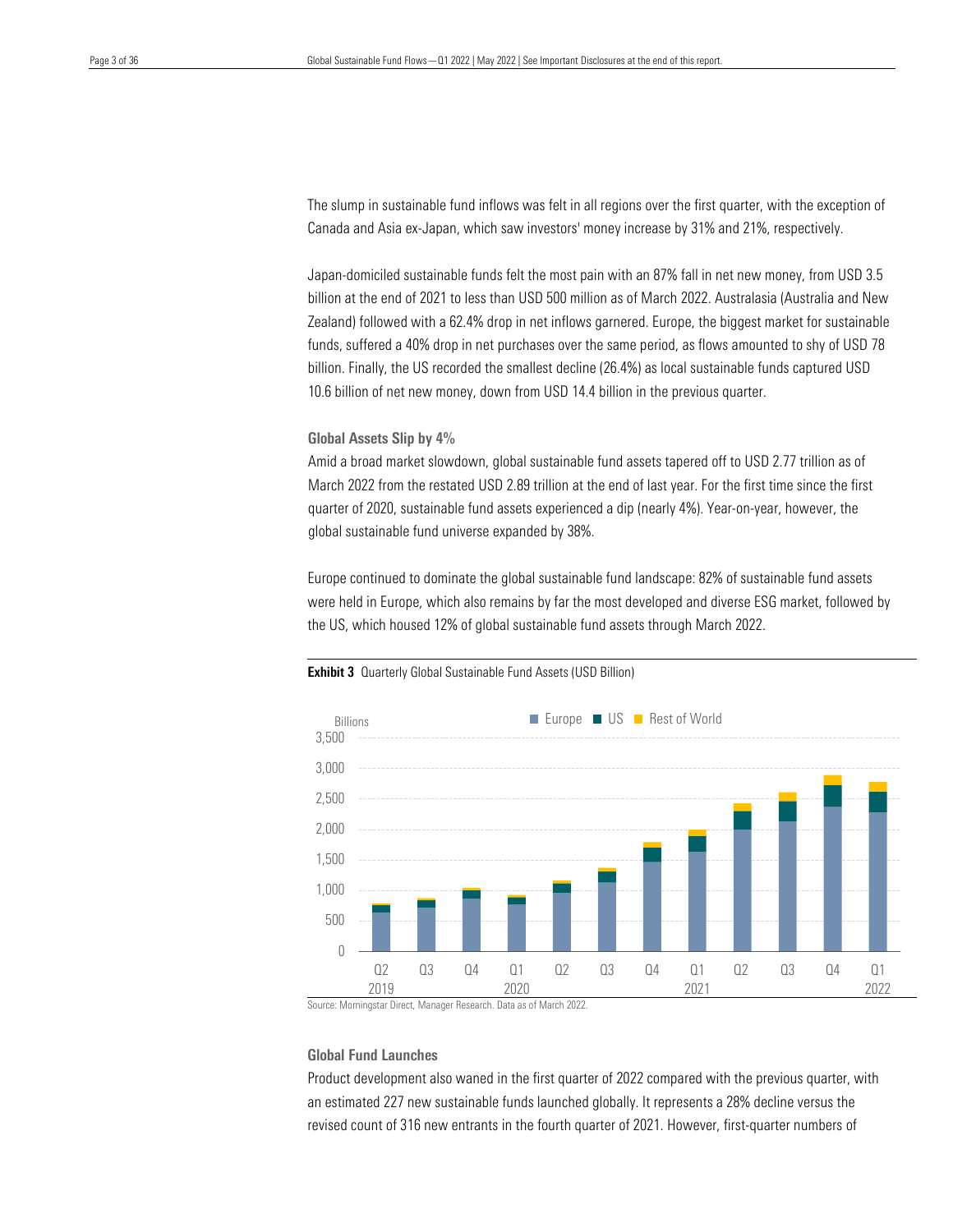identical to last year's, signaling that product development remains strong. Moreover, it is likely that the number of launches last quarter will be restated in future reports as we identify more launches and newly incepted products have historically been lower than fourth-quarter numbers and this year's was additional ones are reported to Morningstar.



Exhibit 4 Global Sustainable Fund Launches per Quarter

Source: Morningstar Direct, Morningstar Research. Data as of March 2022.

Close to two thirds of the world's new sustainable fund launches (64%) in the first quarter took place in Europe, which also saw many strategies being repurposed over the same period. However, the 145 new European products launched in the first quarter are 30% fewer than in the previous quarter. The US and Japan's launches decreased by 45% and 79%, respectively, to 24 and five, while Australasia recorded no new product launch at all for the first time in years. Asia ex Japan (27 launches of sustainable funds) and Canada—with a record 26 launches—were the only regions to see an increase in their product development quarter to quarter.

#### Quarterly Statistics per Domicile

Europe

#### Flows

In the first quarter of 2022, the European sustainable fund universe (as defined in the Appendix section) attracted shy of 78 billion in net inflows, which represents a 37% decline over the USD 124 billion net inflows of the previous quarter.

This was one of the largest drops in inflows experienced by sustainable funds in the past three years, second only in magnitude to 2020's first-quarter fall of 48%. Similar to the impact of the beginning of the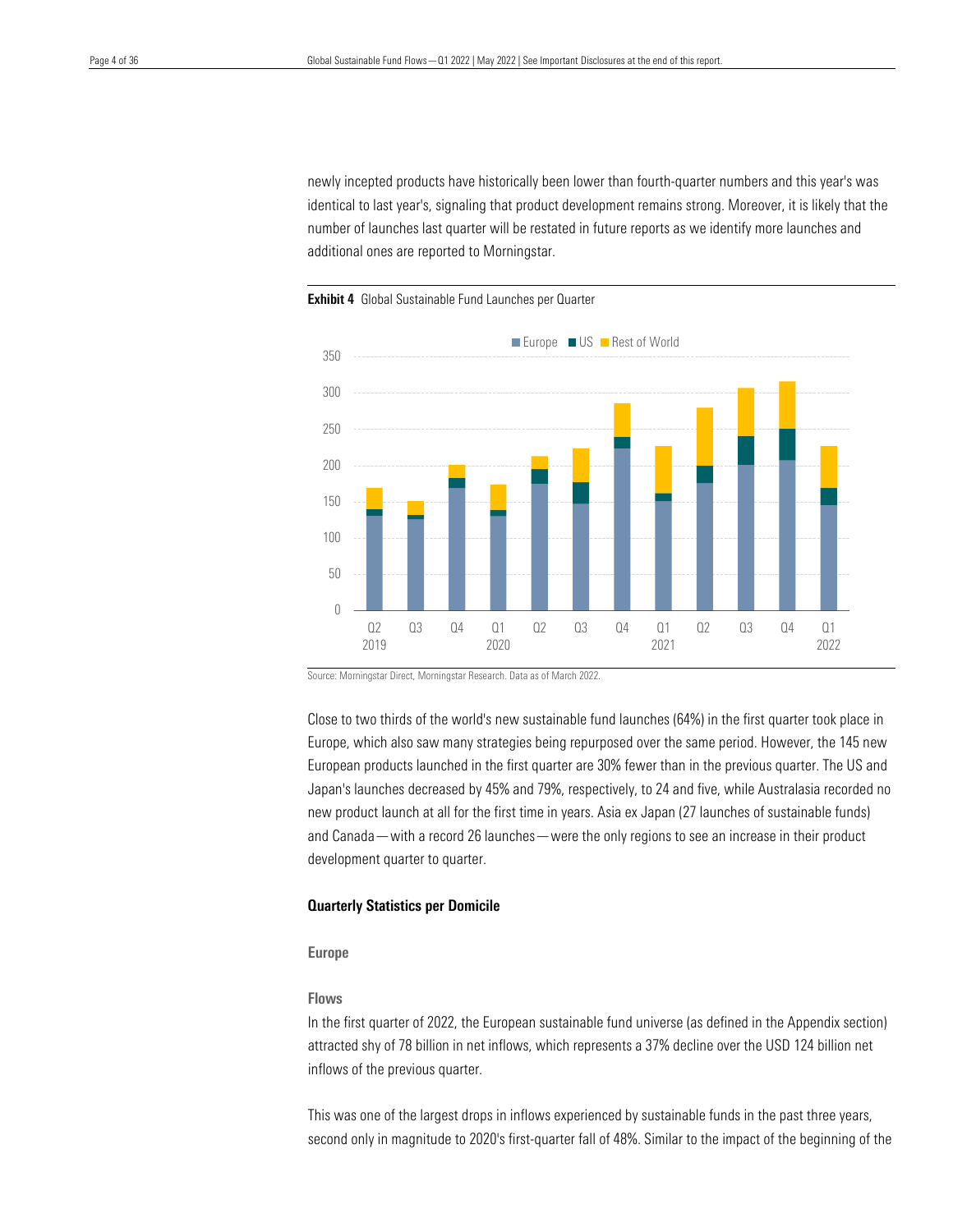heightened uncertainty and volatility in financial markets. An economic backdrop of high inflation and the prospect of aggressive interest-rate hikes have added to investors' concerns, resulting in a slowdown COVID-19 pandemic in early 2020, the Russian invasion of Ukraine in February 2022 has resulted in of new money into both conventional and sustainable funds.

**Exhibit 5** European Sustainable Fund Flows (USD Billion)



Source: Morningstar Direct, Manager Research. Data as of March 2022.

Nonetheless, European sustainable products held up better than their conventional peers: Amid firstquarter 2022's market volatility, European conventional funds saw USD 21 billion of net outflows. As demonstrated in the past as well as in 2020 at the start of the COVID-19 pandemic, and once again in the first quarter of 2022, sustainable fund flows seem to be more resilient in times of market volatility than their traditional peers.



**Exhibit 6.a** Sustainable Fund Flows Compared With Conventional Fund Flows (USD Billion)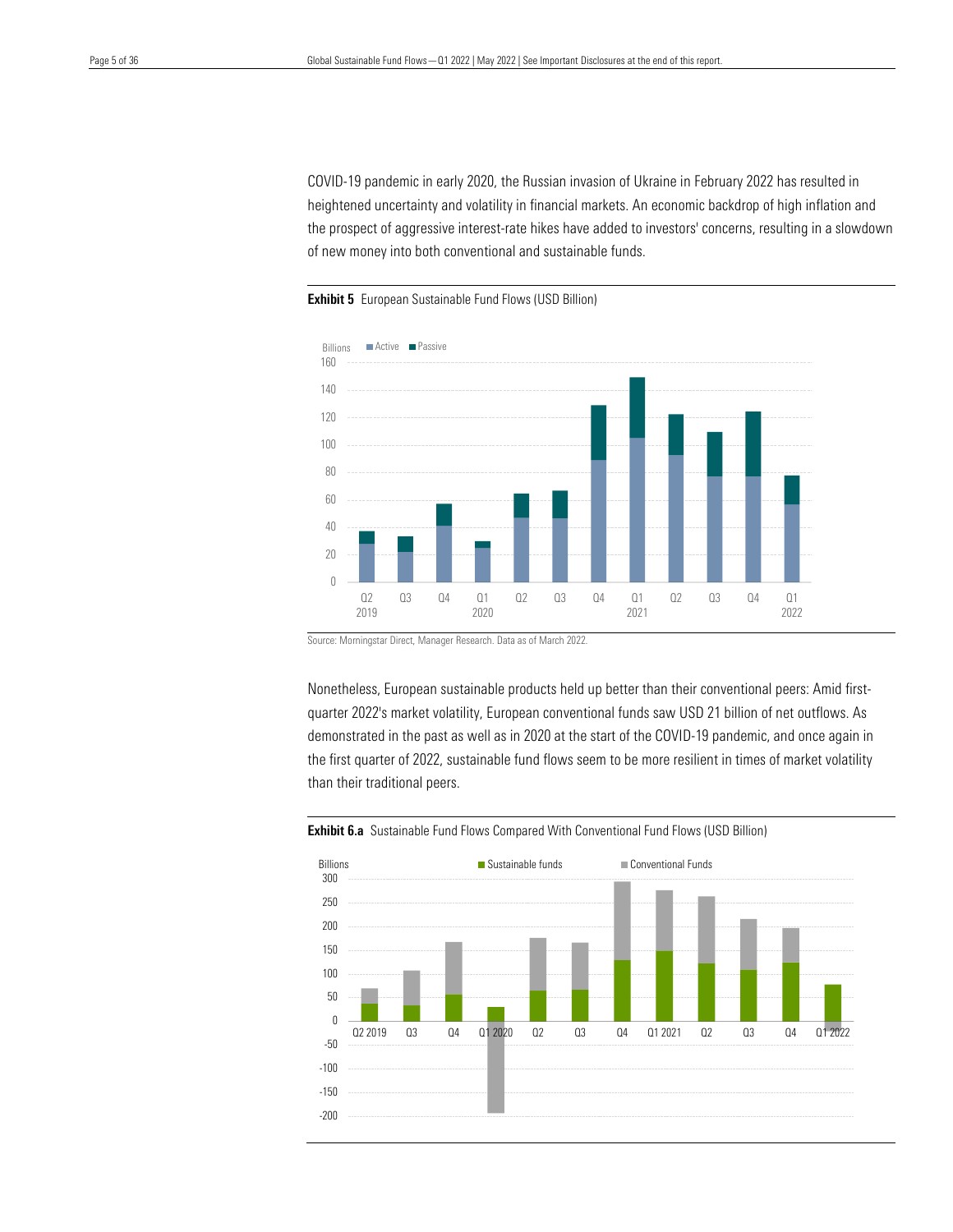Source: Morningstar Direct, Manager Research. Data as of March 2022.

 $\overline{a}$ 

#### Exhibit 6.b Sustainable Fund Flows Compared With Conventional Fund Flows by Asset Class (USD Billion)

| USD, Bn<br><b>Sustainable Funds</b> |         | <b>Conventional Funds</b> |         | <b>Overall Fund Universe</b> |         |         |
|-------------------------------------|---------|---------------------------|---------|------------------------------|---------|---------|
|                                     | 04 2021 | 01 2022                   | 04 2021 | 01 2022                      | 04 2021 | 01 2022 |
| <b>Allocation</b>                   | 18.5    | 17.2                      | 26.9    | 7.6                          | 45.4    | 24.8    |
| <b>Alternative</b>                  | 0.8     | 0.3                       | 5.0     | 3.4                          | 5.8     | 3.7     |
| <b>Commodities</b>                  | 0.2     | 0.1                       | 0.7     | 7.8                          | 0.9     | 7.8     |
| <b>Convertibles</b>                 | 0.4     | $-0.1$                    | $-0.5$  | $-2.2$                       | $-0.1$  | $-2.3$  |
| <b>Equity</b>                       | 74.8    | 48.9                      | $-3.6$  | 5.1                          | 71.2    | 53.9    |
| <b>Fixed Income</b>                 | 28.6    | 11.4                      | 41.4    | $-43.8$                      | 70.0    | $-32.3$ |
| <b>Miscellaneous</b>                | 1.1     | 0.1                       | $-0.8$  | $-2.4$                       | 0.2     | $-2.3$  |
| <b>Property</b>                     | 0.1     | 0.1                       | 3.0     | 3.3                          | 3.1     | 3.3     |
| Total                               | 124.5   | 77.9                      | 72.1    | $-21.2$                      | 196.5   | 56.7    |

Source: Morningstar Direct, Manager Research. Data as of March 2022.

Sustainable fund flows tapered off across all asset classes, with fixed-income unsurprisingly seeing the sharpest drop (down 60%) amidst rising inflation and interest rates. That said, the USD 11.4 billion of inflows captured by sustainable fixed-income funds outshone the USD 44 billion outflows registered by their conventional counterparts.

While equity remained the asset class of choice for ESG-oriented investors, they poured 35% less new money into such funds in the first quarter: Inflows reached USD 48.9 billion, down from USD 74.8 billion in the previous quarter. This was still ahead of the USD 5.1 billion that conventional equity funds recorded in the first quarter.

Sustainable allocation funds suffered the least pain in the first quarter of 2022 among their ESG focused peers, with only a 7% decrease in net inflows. They garnered USD 17.2 billion, more than twice the net new money attracted by their conventional counterparts over the same period.

The nine sustainable commodity related products we identified (four of which are invested in gold) didn't benefit from the strong investor interest in commodities products amid surging commodity prices. Net inflows into the former halved to USD 96 million, while those in their conventional counterparts were multiplied by 10, reaching USD 7.8 billion, boosted by demand for precious metals, especially gold, which is often regarded as the ultimate hedge against inflation and other market risks.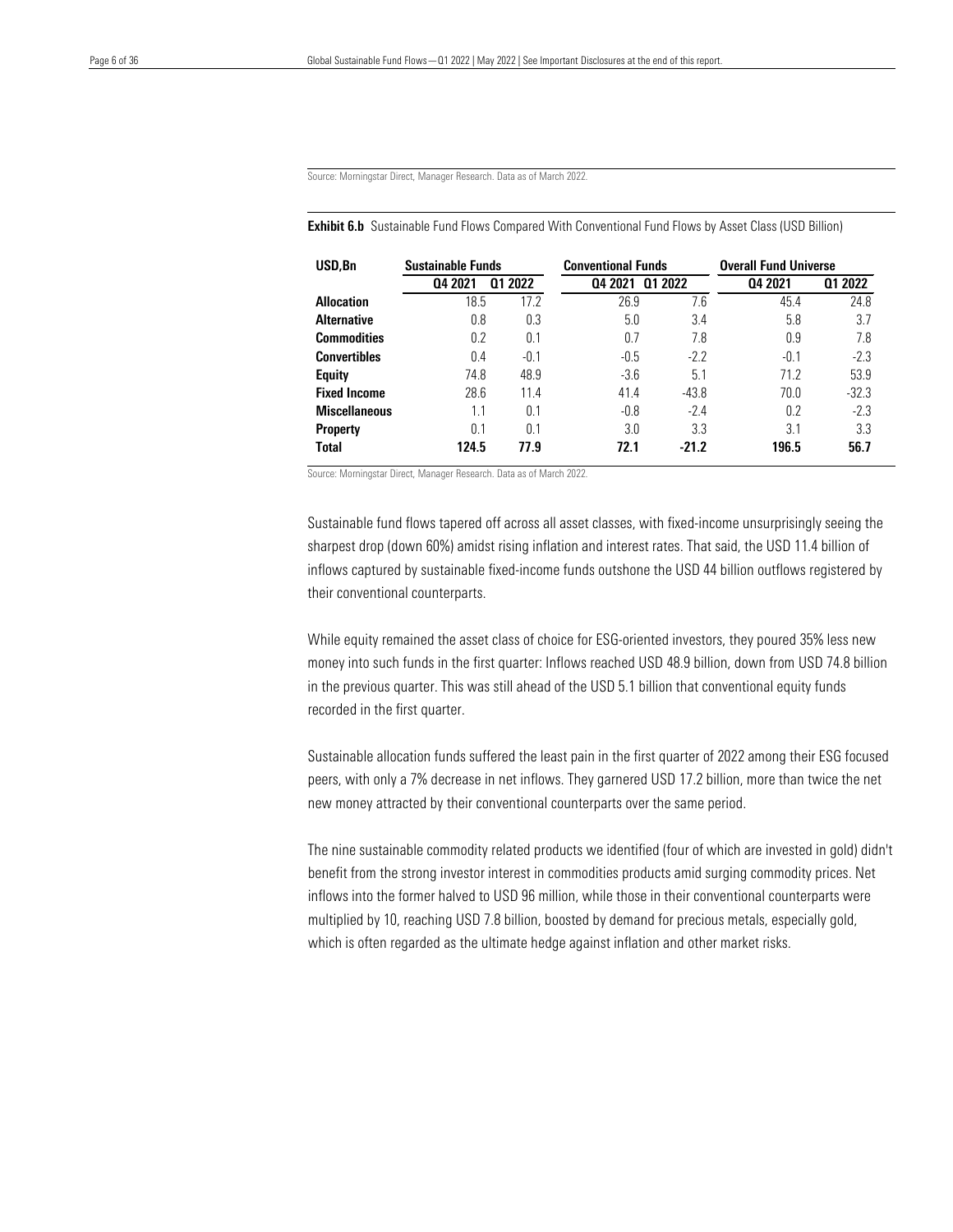

### **Exhibit 7** European Sustainable Fund Flows by Asset Class

Source: Morningstar Direct, Manager Research. Data as of March 2022.

#### Leaders and Laggards

Four of the 10 best-selling sustainable funds in the first quarter were new products: SPP USA Plus; Multi Manager Access—Green, Social and Sustainable Bonds; Northern Trust FGR Fund—Emerging Markets Custom ESG Equity Index; and ASR Duurzaam Wereldwijd Aandelen Fonds.

SPP USA Plus, which tops the leaderboard with USD 6.37 billion of inflows, is a Swedish fund that invests in companies with strong ESG credentials, low carbon footprints, or companies that provide solutions to sustainability issues.

All top 10 funds, but one, are actively managed offerings. The exception is SPDR Bloomberg SASB U.S. Corporate ESG ETF, which tracks an investment-grade US corporate credits index that not only screens out issuers based on their ESG ratings and involvement in controversial activities, but also optimizes position sizing to maximize its portfolio ESG credentials.

#### Exhibit 8.a Top 10 Sustainable Fund Flows in Q1 2022

| <b>Fund Name</b>                                                   | <b>Net Flows (USD, Million)</b> |
|--------------------------------------------------------------------|---------------------------------|
| SPP USA Plus                                                       | 6.372                           |
| ACS Climate Transition World Equity Fund                           | 4.306                           |
| Multi Manager Access - Green, Social and Sustainable Bonds         | 2.792                           |
| Swedbank Robur Transition Global                                   | 2.126                           |
| BlackRock Global Funds - ESG Multi-Asset Fund                      | 1.661                           |
| SPDR® Bloomberg SASB U.S. Corporate ESG ETF                        | 1.624                           |
| Northern Trust FGR Fund - Emerging Markets Custom ESG Equity Index | 1.572                           |
| ASR Duurzaam Wereldwijd Aandelen Fonds                             | 1.205                           |
| World TPI Climate Transition Index Equity Sub-Fund                 | 1.141                           |
| Eurizon Step 50 Futuro Sostenibile ESG Marzo 2027                  | 1.017                           |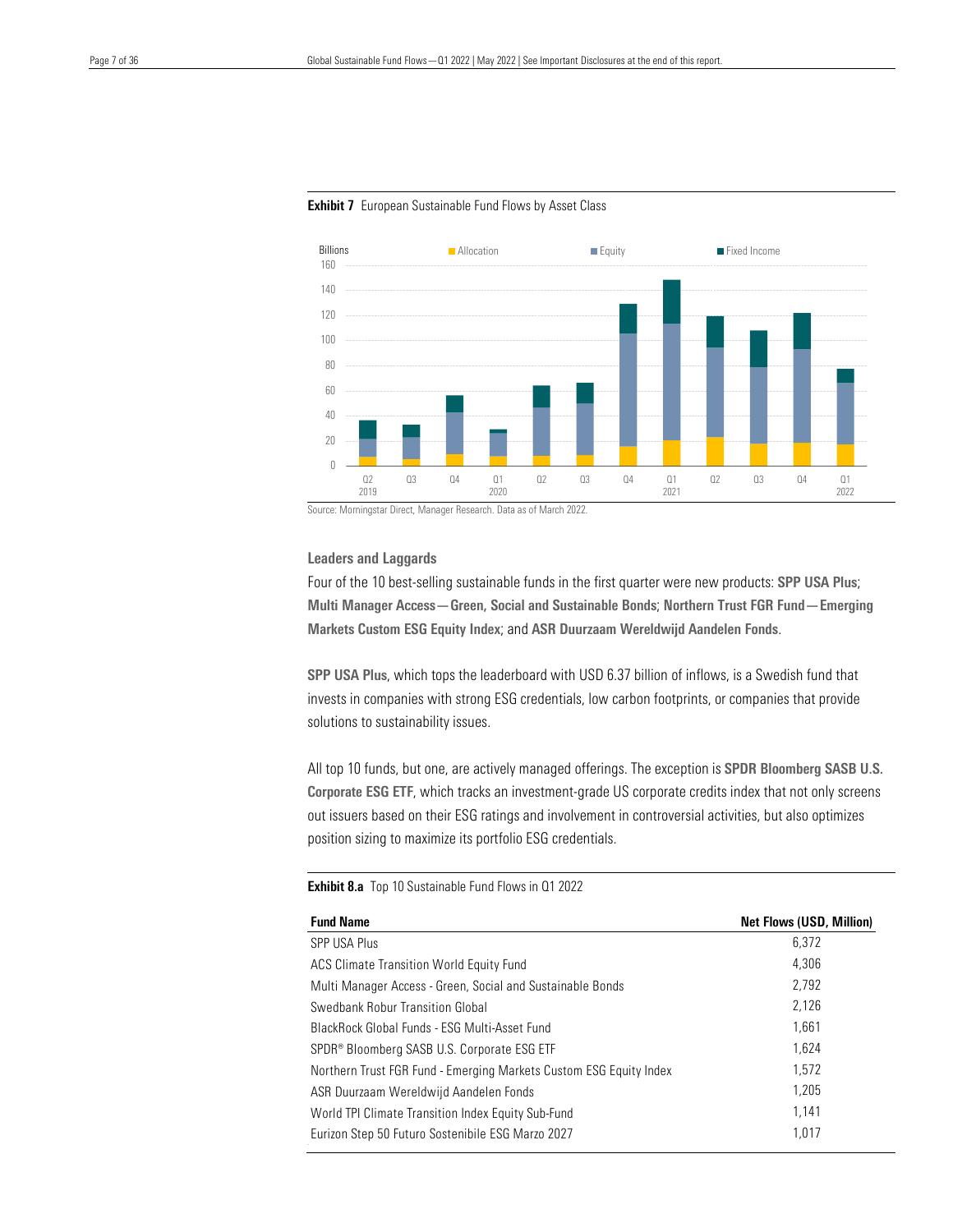Source: Morningstar Direct, Manager Research. Data as of March 2022.

 $\overline{a}$ 

 Seven out of the 10 funds with the biggest outflows in the first quarter of 2022 were passive strategies. of the year, green bonds—which are issued by companies and countries to finance green projects—are facing the same headwinds as mainstream bonds, namely rising inflation and the prospect of further IShares Green Bond Index Fund bled the most with nearly USD 2 billion of outflows. Since the beginning interest-rate hikes. In addition, corporate issuers have increasingly turned to alternative solutions such as sustainability-linked bonds, whose interest rate is tied to meeting specific ESG targets.

#### Exhibit 8.b Bottom 10 Sustainable Fund Flows in Q1 2022

| <b>Fund Name</b>                                                        | <b>Net Flows (USD, Million)</b> |
|-------------------------------------------------------------------------|---------------------------------|
| iShares Green Bond Index Fund (IE)                                      | $-1.989$                        |
| Multi Manager Access II - US Multi Credit Sustainable                   | $-1,362$                        |
| Northern Trust FGR Fund - Emerging Markets Custom ESG Equity Index Fund | $-1.343$                        |
| iShares MSCI EMU ESG Screened ETF                                       | $-947$                          |
| UBS(Lux)Fund Solutions - MSCI Japan Socially Responsible ETF            | $-773$                          |
| Carmignac Patrimoine                                                    | $-695$                          |
| Focused Fund - Corporate Bond Sustainable                               | $-629$                          |
| SPP Aktiefond USA                                                       | -585                            |
| Xtrackers MSCI World ESG ETF                                            | -548                            |
| Xtrackers MSCI Japan ESG ETF                                            | $-540$                          |

Source: Morningstar Direct, Manager Research. Data as of March 2022.

The league table of asset managers that gathered the most inflows over the quarter was dominated by passive fund providers. Like every previous quarter, BlackRock ranked first with almost USD 11 billion of net inflows, followed by UBS, which garnered USD 7 billion. SPP stood in the third position, propelled by the net inflows of its newly launched SPP USA Plus. The remainder of the leaderboard averaged USD 2.7 billion in inflows.

Exhibit 9.a Top 10 European Sustainable Fund Providers by Flows in Q1 2022

| Firm                           | <b>Net Flows (USD, Million)</b> |
|--------------------------------|---------------------------------|
| <b>BlackRock (inc iShares)</b> | 10,877                          |
| <b>UBS</b>                     | 7,027                           |
| SPP                            | 6,336                           |
| Amundi (inc Lyxor)             | 4,505                           |
| Swisscanto                     | 3,164                           |
| Eurizon                        | 2,818                           |
| KBC                            | 2,405                           |
| <b>State Street</b>            | 2,373                           |
| Swedbank                       | 2,051                           |
| Legal & General                | 1,973                           |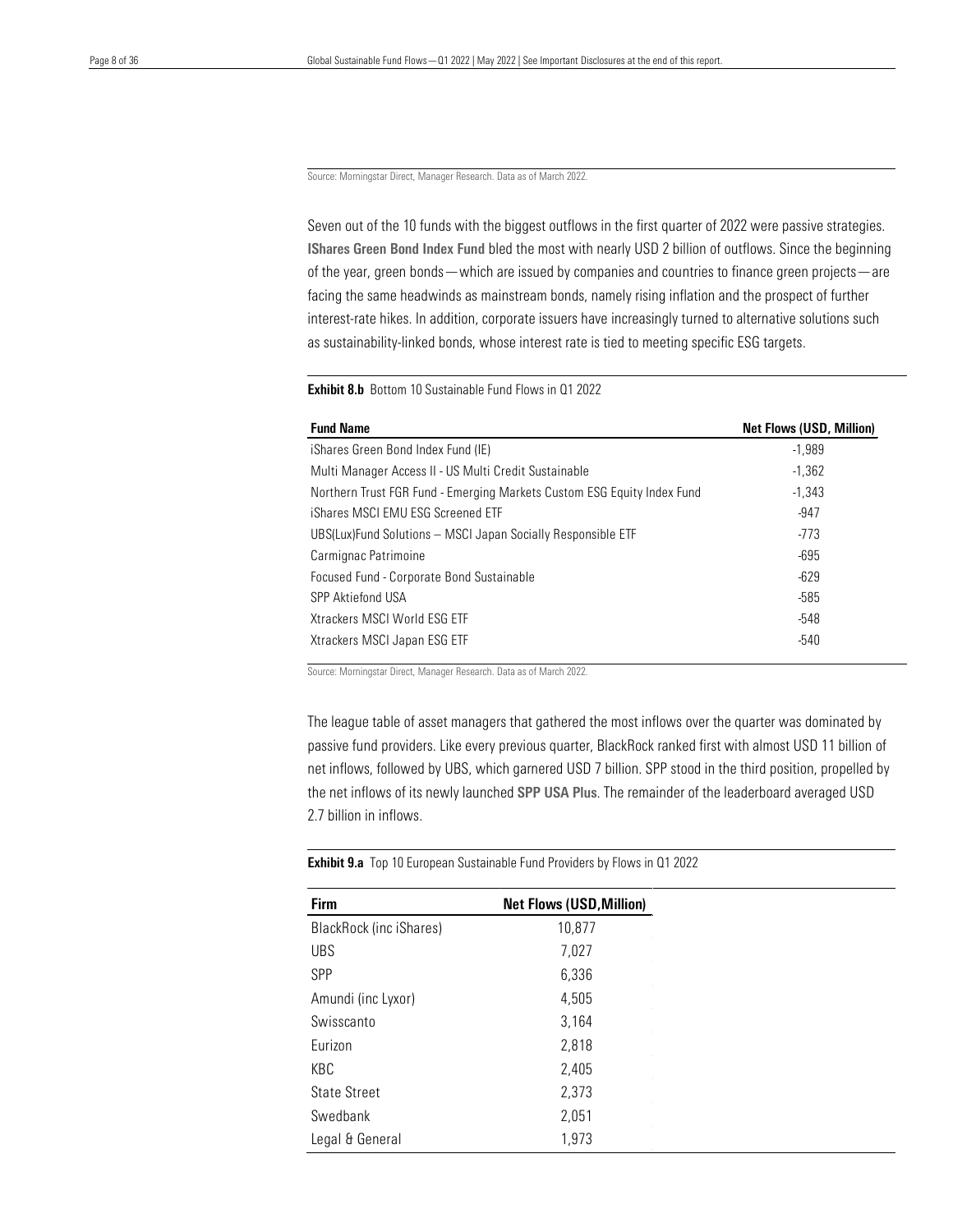Source: Morningstar Direct, Manager Research. Data as of March 2022.

 $\overline{a}$ 

#### Exhibit 9.b Bottom 10 European Sustainable Fund Providers by Flows in Q1 2022

| Firm                         | <b>Net Flows (USD, Million)</b> |
|------------------------------|---------------------------------|
| Carmignac                    | $-945$                          |
| Northern Trust               | $-827$                          |
| Fidelity                     | $-695$                          |
| La Financière de l'Echiquier | -441                            |
| <b>DNCA Finance</b>          | $-394$                          |
| J. Safra Sarasin             | $-381$                          |
| Öhman                        | $-363$                          |
| Handelsbanken                | $-362$                          |
| LGT                          | $-330$                          |
| ODDO BHF                     | $-330$                          |

Source: Morningstar Direct, Manager Research. Data as of March 2022.

#### Assets

Supported by its strong regulatory agenda, and the EU's Sustainable Financial Disclosure Regulation in particular, Europe has seen consistent growth in sustainable fund assets over the past couple of years, except in the first quarter of 2022. As of March, assets in European sustainable funds amounted to USD 2.28 trillion, down 4% from a restated USD 2.37 trillion as of December 2021. But assets in the overall European fund universe took a greater hit, declining by more than 7%, suggesting that sustainable fund assets were more resilient<sup>[1](#page-8-0)</sup> in the face of growing concerns about a slower economic recovery, strong inflationary pressures, potential interest-rate hikes, and the Russian-Ukrainian conflict.

Overall, sustainable funds accounted for more than 17% of European fund assets at the end of March 2022. We expect this percentage to keep rising in subsequent quarters as investors' demand for strategies that align with their values and sustainability preferences continues to grow, prompting asset managers to launch additional sustainable products and repurpose existing conventional ones. The MiFID II amendment coming into effect in August 2022, which will require financial advisers to consider their clients' sustainability preferences, has the potential to accelerate adoption of sustainable investments among retail investors.

<span id="page-8-0"></span><sup>1</sup> Acknowledging that the sustainable fund universe expanded in the first quarter, with the additions of close to 500 new funds, when excluding these additions, the drop in sustainable fund assets would have been 5.8%, which is still lower than the decline in the overall European fund universe.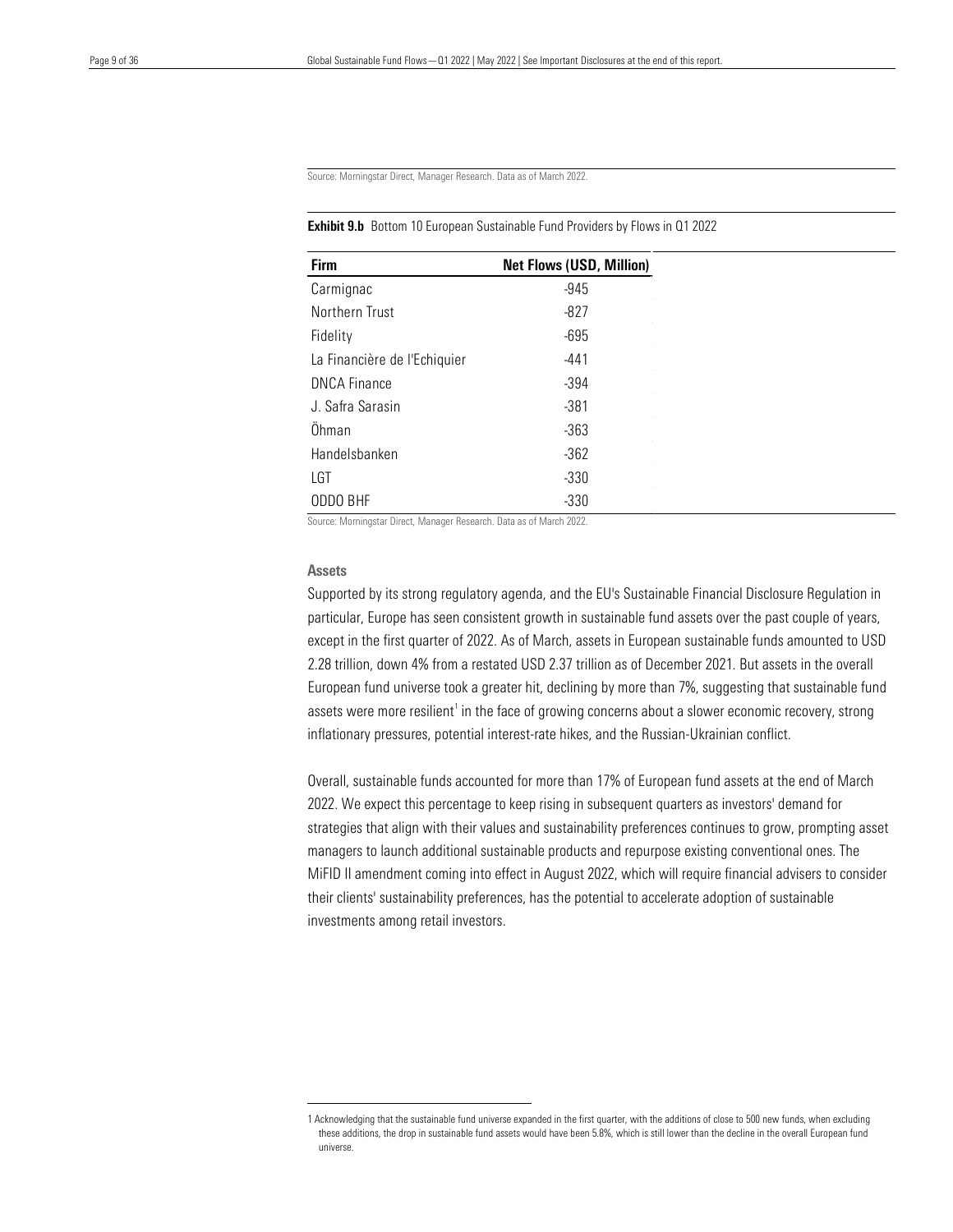

#### Exhibit 10 European Sustainable Fund Assets (USD Billion)

 $\overline{a}$ 

Source: Morningstar Direct, Manager Research. Data as of March 2022.

#### Launches

Compared with the last quarter of 2021, product development down slowed in the first quarter of 2022. This is no surprise as first-quarter launch activity has historically lagged that of fourth quarters.

We have so far identified 145 new entrants in Europe. This was roughly 30% less than the restated fourth-quarter number of 207, but still in line with the 151 funds which hit the shelves a year ago. This quarter number is also likely to be restated in future reports as we identify more launches in first-quarter 2022 and additional ones are reported to Morningstar.





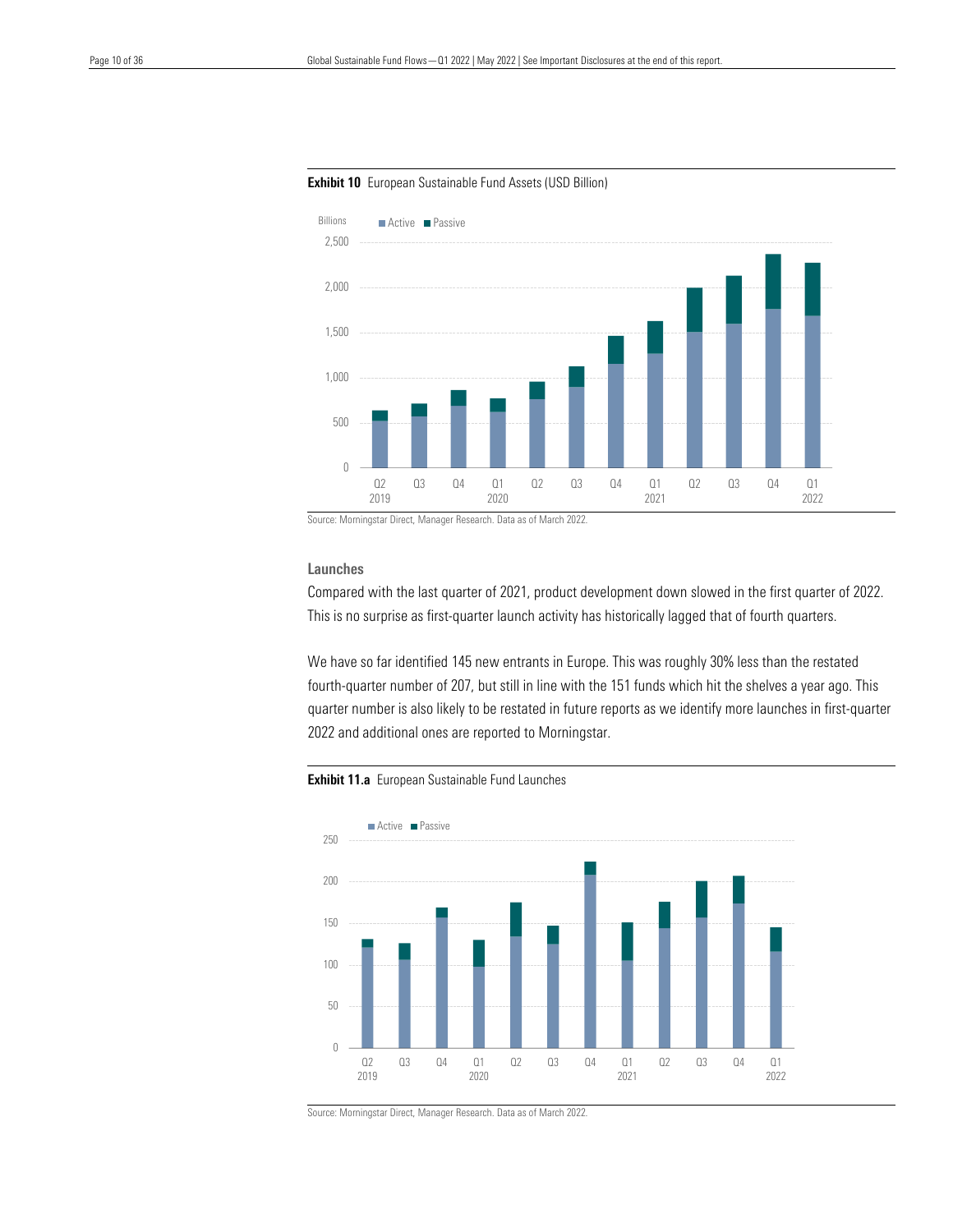development in the European ESG space. We identified 116 new sustainable active strategies in the last three months, which is one third less than last quarter's active sustainable strategies' launches. In passive funds in first-quarter 2022 versus 33 in the previous quarter. Clocking at 80% of the new products, active strategies formed again the lion's share of product comparison, the number of passive offerings which hit the shelves remained relatively stable: 29 new



Exhibit 11.b European Sustainable Fund Launches in Q1 2022 by Broad Asset Class

Source: Morningstar Research. Data as of March 2022.

Equity funds continued to dominate sustainable fund launches, accounting for about 53% of total new sustainable offerings in the first quarter (77 funds), while the bulk of the remaining new launches was almost equally split between allocation and fixed-income products.

While general ESG-focused offerings continued to account for the majority of product development, this quarter again, climate funds remained by far the most popular theme represented among new product launches. We counted 27 new climate funds spanning all [climate-related](https://www.morningstar.com/en-uk/lp/investing-in-times-of-climate-change) themes: low carbon, climate transition, climate solutions, clean energy/tech, and green bonds. Like in the last quarter of 2021, a UBS fund was the largest of the kind: UBS Global Equity Climate Transition, which invests in companies based on their contributions towards climate change, with a focus on mitigating the effects of climate risk by limiting exposure to greenhouse gas emissions and considering how companies contribute to the transition to a low-carbon economy.

On the passive side, we saw seven Paris-aligned and net-zero products come to market, including a suite of four SPDR MSCI Climate Paris Aligned ETFs. To achieve Paris-alignment classification, a fund must invest in companies that reduce their carbon intensity by an average of 7% annually—the pace of phasing-out of fossil fuels set out in the Paris Agreement—and the fund overall must have a carbon footprint (including scope 3 emissions) 50% below that of the investable universe.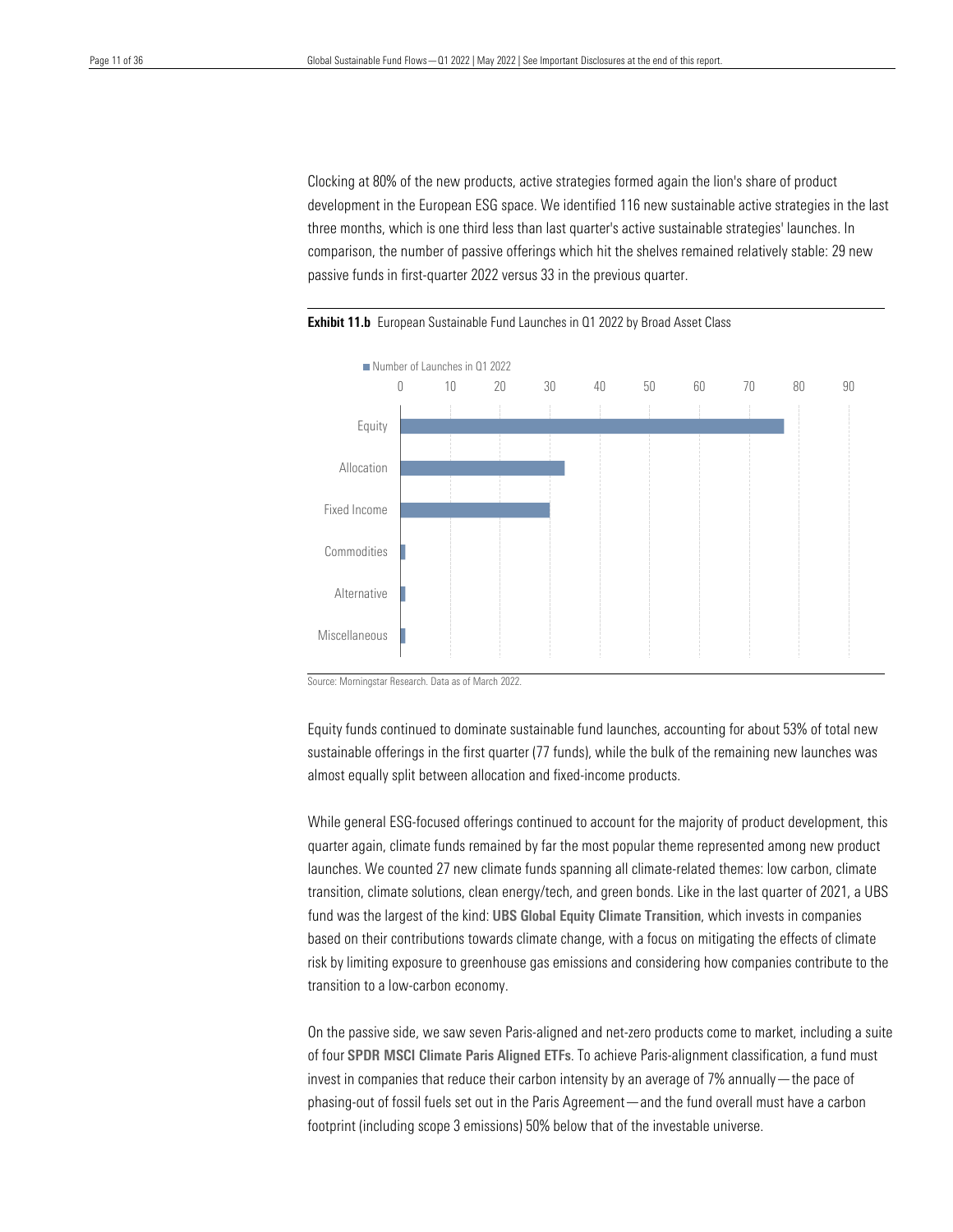labelled debt such as green, social, and sustainable bonds, as well as debt instruments issued by companies that demonstrate gender and/or ethnic diversity and contribute to positive measurable A few new funds were impact offerings, including Edentree Global Impact Bond, which invests in ESGenvironmental and social impact such as sustainable solutions, economic inclusion, and education.

#### Repurposed Funds

Launching new sustainable funds has been a key priority for asset managers in Europe. But it's not the only way they are responding to the growing investor demand for sustainable investment options. They're also repurposing existing conventional funds into ESG and sustainable strategies, by for example, changing the investment objectives or by adding ESG criteria and exclusions to the investment policies. And many reflect these changes by rebranding the funds to increase their visibility among investors who are looking to invest more sustainably.

In the first quarter of 2022, we identified 63 repurposed funds. This is the lowest quarterly count we recorded since SFDR came into force in March 2021, and a 37% drop quarter to quarter. This is in line with the slowdown in product development activity highlighted previously. However, this number is likely to be restated in future reports after we identify more repurposed funds for the quarter<sup>[2](#page-11-0)</sup>.



#### **Exhibit 12** Estimated Number of Repurposed Funds by Quarter

Source: Morningstar Direct, Manager Research. Data as of March 2022.

Recently repurposed funds included Mirae Asset Sustainable Asia Pacific Equity Fund and Mirae Asset Sustainable India Sector Leader Equity, which were rebranded in January following the adoption of a

<span id="page-11-0"></span><sup>2</sup> Identifying repurposed funds is not straightforward. We are able to pinpoint those that change names, as they appear in the Morningstar database under a new name that often includes ESG-related terms, but it's harder to identify those that add ESG constraints or switch to a sustainable mandate if they don't reflect the change in their name or clearly articulate it in the fund's description. Moreover, we continue to struggle to find the effective dates at which funds repurpose as prospectuses, fact sheets, and Key Investor Information Documents rarely indicate when the changes took place. This is an area for improvement.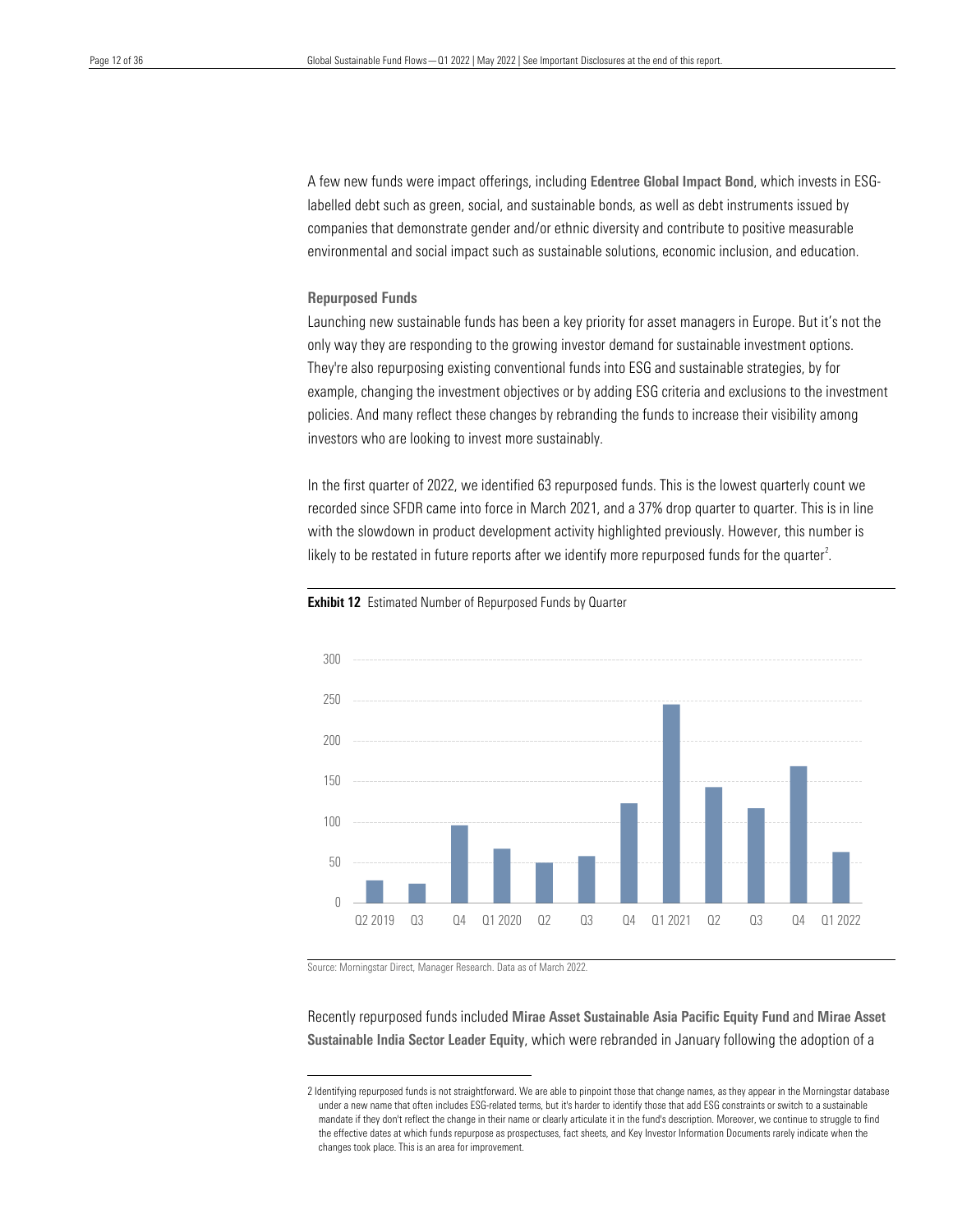than 15% revenue stemming from weapons, tobacco, adult entertainment, cannabis, and fossil fuels (including thermal coal mining and unconventional oil and gas). best-in-class ESG investment approach supplemented by a negative screening of companies with more

 Other examples are JPM EUR Corporate Bond 1-5 year Research Enhanced ESG ETF, JPM EUR Corporate Bond Research Enhanced Index (ESG), and JPMUSD Corporate Bond Research Enhanced Index (ESG), which have added value and [norms-based](https://www.etfstream.com/news/jp-morgan-am-adds-esg-filter-to-three-corporate-bond-etfs/) ESG screens whereby issuers in breach of the UN Global Compact and the ones involved in the [manufacturing](https://www.etfstream.com/news/jp-morgan-am-adds-esg-filter-to-three-corporate-bond-etfs/) of controversial weapons, thermal coal, and tobacco are [excluded](https://www.etfstream.com/news/jp-morgan-am-adds-esg-filter-to-three-corporate-bond-etfs/) .

#### Regulatory Updates

By the time the [Sustainable](https://assets.contentstack.io/v3/assets/blt4eb669caa7dc65b2/blt989542c4fba32038/6203ce883d56844907a2b5e3/SFDR-Article-8-and-Article-9-Funds-2021-in-Review.pdf) Finance Disclosure Regulation (SFDR) celebrated its first anniversary on March 10, the European Commission had finalised its [Delegated](https://ec.europa.eu/info/law/sustainable-finance-taxonomy-regulation-eu-2020-852/amending-and-supplementary-acts/implementing-and-delegated-acts_en) Act, which will apply from 1 January 2023. The Act specifies the details of the content, presentation, and methodologies in relation to the principle of "do no significant harm," sustainability indicators, adverse sustainability impacts, and the promotion of environmental or social characteristics and sustainable investment objectives in precontractual documents, on websites and in periodic reports.

Ahead of these expanded reporting requirements, and despite the current lack of corporate taxonomy reporting, the European Supervisory Authorities also published a [statement](chrome-extension://efaidnbmnnnibpcajpcglclefindmkaj/https:/www.esma.europa.eu/sites/default/files/library/jc_2022_12_-_updated_supervisory_statement_on_the_application_of_the_sfdr.pdf) clarifying that fund companies should be providing an explicit quantification of the extent to which their products are taxonomy-aligned. Further, while estimates should not be used, in cases where information is not readily available from investee companies' public disclosures, fund companies may rely on equivalent information on taxonomy-alignment obtained directly from investee companies or from third-party providers. Prior to the ESAs statement, Sustainalytics, a Morningstar company that provides sustainability research, [found](https://www.sustainalytics.com/esg-research/resource/investors-esg-blog/eu-taxonomy-alignment-of-article-8-and-9-funds-reporting) that in the absence of corporate taxonomy data, many products are not yet committing to any level of alignment, while others indicate that some level of alignment is still possible and a few offer target alignment ranges.

In relation to another strand of the EU Sustainable Finance Action Plan, ESMA is consulting on updated guidelines to conducting suitability [assessments,](https://www.esma.europa.eu/sites/default/files/library/esma35-43-2998_consultation_paper_on_review_mifid_ii_guidelines_on_suitability.pdf) reflecting the MiFID II amendments that will apply from 2 August, requiring financial advice to incorporate consideration of clients' sustainability preferences. The new requirements are a second-stage top-up to the existing suitability rules, designed to identify a range of suitable products for clients, in accordance with the criteria of knowledge and experience, financial situation, and other investment objectives, such as the length of time for which clients wish to hold the investment, their preferences regarding risk-taking, risk profile, and the purposes of the investment. Thus, advisers will need to explain to clients the concept of Sustainability Preferences, the three-part definition of which is a MiFID investment with a minimum proportion in EU Taxonomy-aligned sustainable investments; a light green (SFDR Article 8 product) or dark green (Article 9 product) with a minimum proportion in SFDR sustainable investments; or a MiFID investment that considers Principal Adverse Impacts (the harm that comes from investment decisions) and this can be demonstrated in accordance with the client's preferred methodology.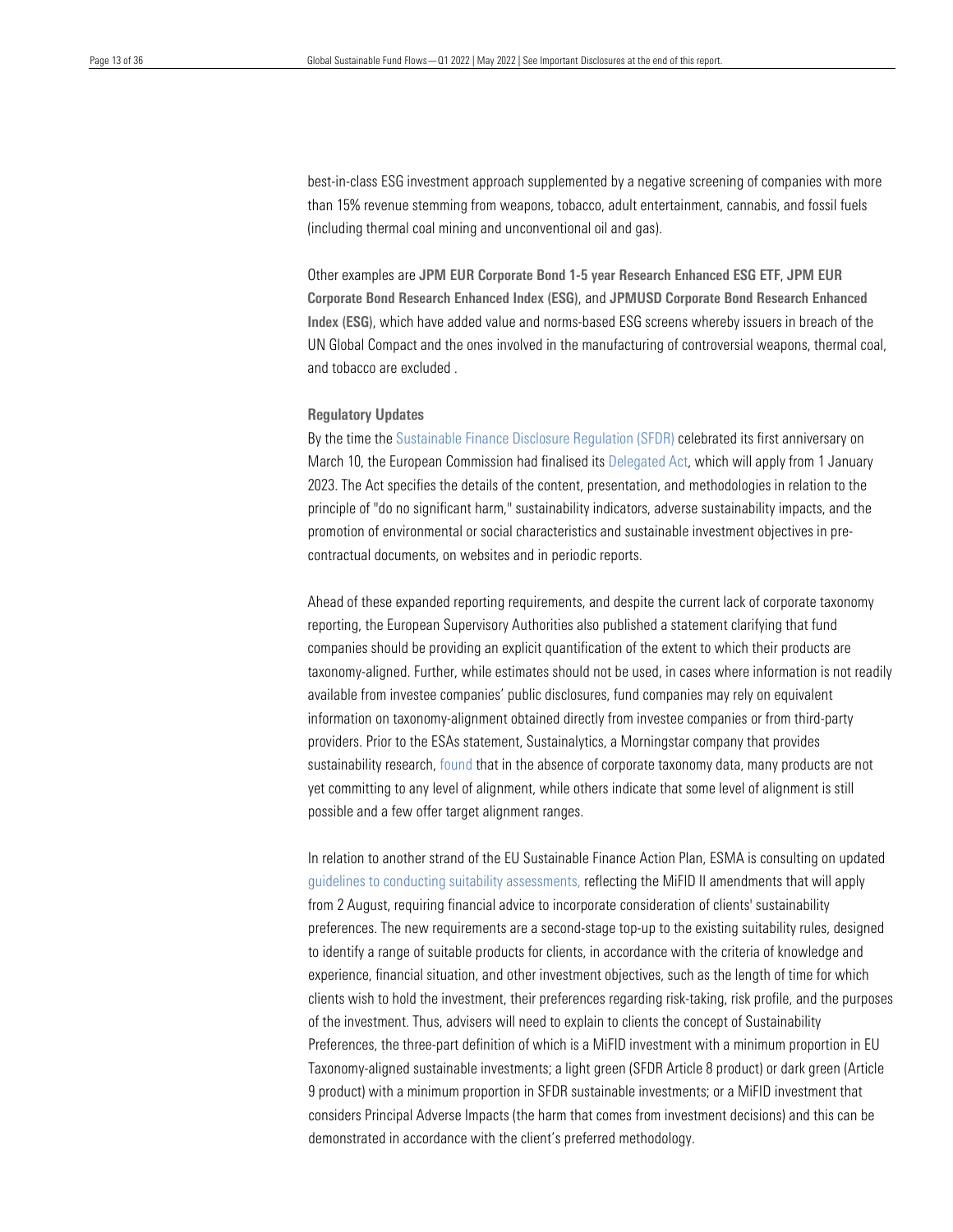Lastly in Europe, the Council of the EU agreed its [position](https://www.consilium.europa.eu/en/press/press-releases/2022/02/24/council-adopts-position-on-the-corporate-sustainability-reporting-directive-csrd/) on the European Commission proposal for a corporate sustainability reporting directive. CSRD will apply more sustainability reporting obligations on investors. Further discussions will now commence with the European Parliament. to a wider cohort of companies, in turn enhancing the completeness of asset managers reporting to

#### United States

#### Flows

During the first quarter of 2022, net [flows](https://www.morningstar.com/articles/1014854/what-are-fund-flows-and-why-do-they-matter) into US sustainable funds posted their fourth consecutive decline. Inflows fell to USD 10.6 billion. That's 26% less than in the previous quarter and half of the alltime record, nearly USD 22 billion, set one year ago in the first [quarter](https://www.morningstar.com/articles/1035554/sustainable-fund-flows-reach-new-heights-in-2021s-first-quarter) of 2021.

#### **Exhibit 13** US Sustainable Fund Flows (USD Billion)



Source: Morningstar Direct, Manager Research. Data as of March 2022.

However, when compared with the broader US funds market, demand for sustainable funds showed higher resilience. During the first quarter of 2022, flows into the broader US market dipped by 65%, to USD 85.7 billion. Confronted with volatility, inflationary pressures, and lofty valuations, investors appeared cautious. This was the weakest quarter since the first quarter of 2020, which was heavily influenced by the onset of the pandemic and a bear market. Last quarter, sustainable funds attracted 12% of total fund flows, compared with an average 6% of quarterly US flows over 2021.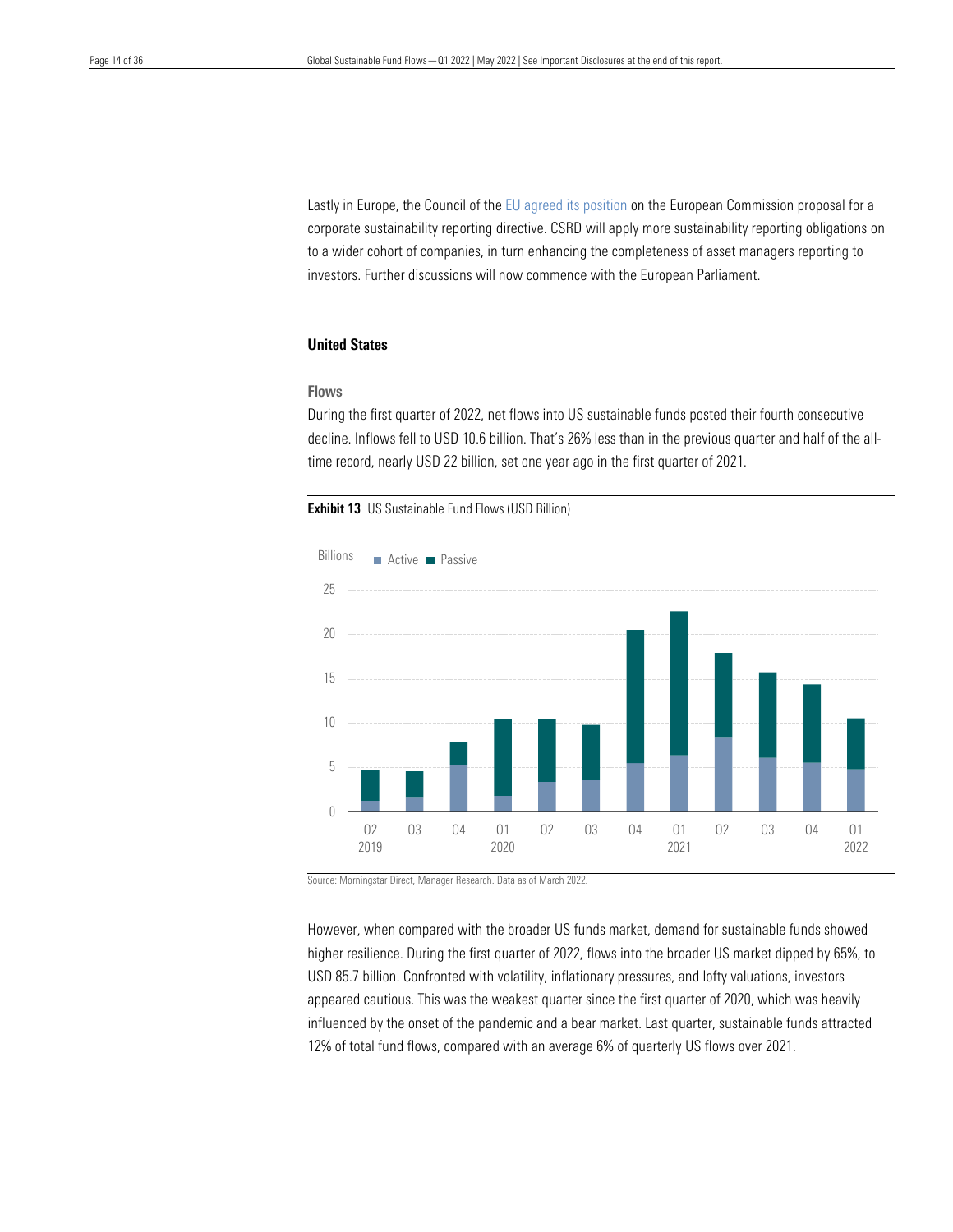

**Exhibit 14** US Fund Flows: Sustainable versus Non-Sustainable

 $\overline{a}$ 

Source: Morningstar Direct, Manager Research. Data as of March 2022.

Weaker flows into sustainable funds affected active and passive strategies alike during the first quarter. Demand for sustainable active funds slid for the third consecutive quarter, attracting USD 4.8 billion for the period.

In recent years, investor preference has shifted towards low-cost passive funds: Over the past three years, passive strategies have attracted about two thirds of quarterly sustainable fund flows on average. However, the split last quarter was close to 50-50, with passive funds netting USD 5.7 billion for the period.

#### Leaders and Laggards

Still, eight of the 10 funds attracting the most flows in the first quarter of 2022 were passive funds. Invesco Floating Rate ESG AFRAX, which topped the chart this quarter, was the top fixed-income fund in terms of annual flows last year. Having only repurposed to a sustainable mandate in the second half of 2020, this fund has seen strong early adoption by the market. In the face of rising interest rates, investors may seek to use floating-rate bonds as a hedge, helping this fund garner assets.

Remarkably, iShares Paris-Aligned Climate MSCI USA ETF PABU only launched on 8 February 2022 and secured fourth place on the league table, attracting USD 608 million during the quarter. [Climate-focused](https://www.morningstar.com/en-uk/lp/investing-in-times-of-climate-change) [investing](https://www.morningstar.com/en-uk/lp/investing-in-times-of-climate-change) has grown tremendously over the past few years, raking in nearly [USD 13](https://www.morningstar.com/articles/1088297/climate-funds-dig-deeper-roots) billion in net flows [during](https://www.morningstar.com/articles/1088297/climate-funds-dig-deeper-roots) 2021.

Five of those were also in the top 10 for the fourth quarter of 2021. In addition to Invesco Floating Rate ESG AFRAX, there were iShares ESG Aware MSCI USA ETF ESGU, Vanguard ESG US Stock ETF ESGV, Vanguard FTSE Social Index I VFTNX, and Fidelity U.S. Sustainability Index FITLX. Notably, iShares ESG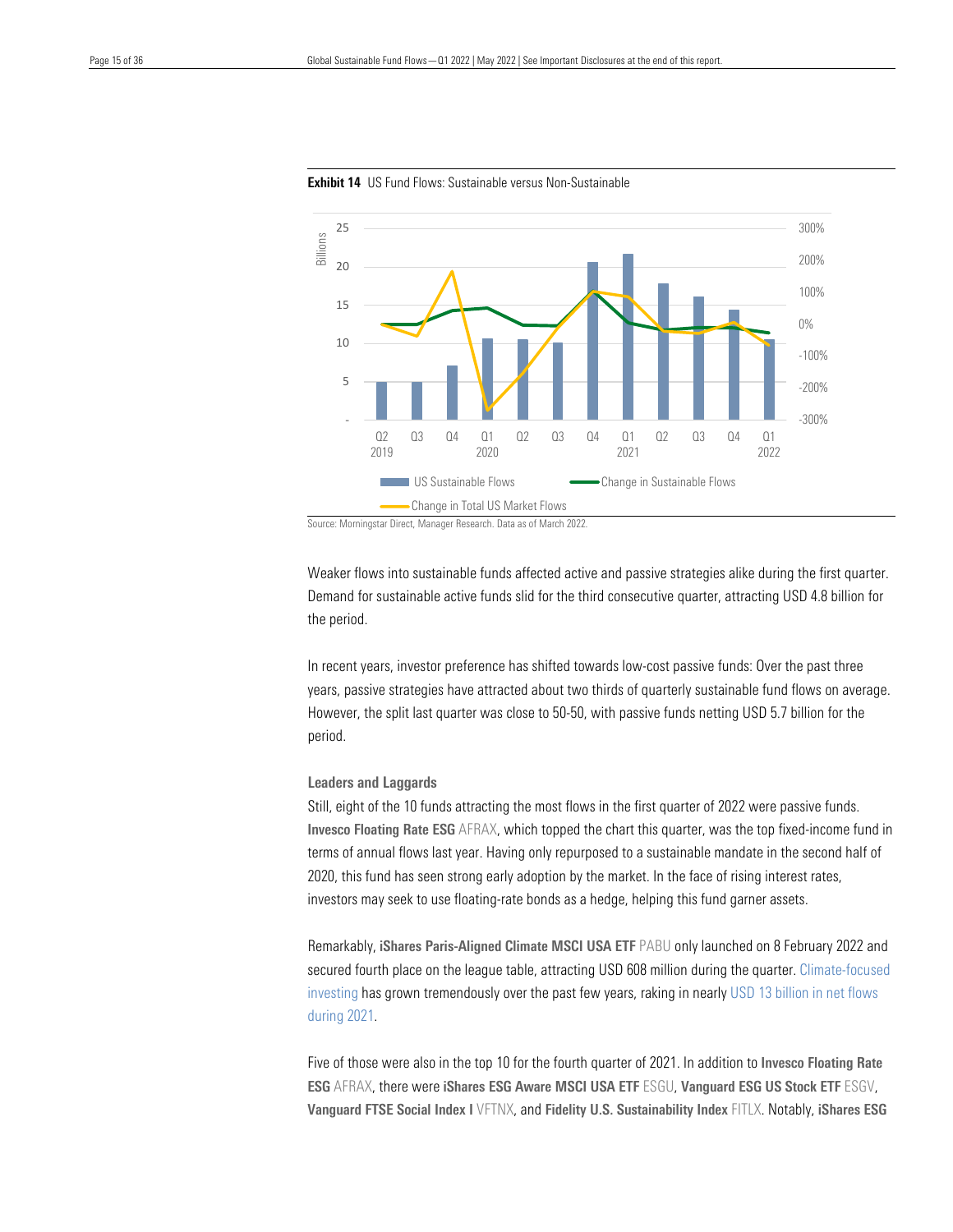Aware MSCI USA ETF ESGU has defended its position on the leader board since the third quarter of 2019.

## **Exhibit 15.a** Top 10 Sustainable Fund Flows in Q1 2022

| <b>Name</b>                                | 01 2022 Flows<br>(USD Million) |
|--------------------------------------------|--------------------------------|
| Invesco Floating Rate ESG A                | 1,224                          |
| iShares ESG Aware MSCI USA ETF             | 956                            |
| iShares ESG Aware MSCL EM FTE              | 722                            |
| iShares Paris-Aligned Climate MSCI USA ETF | 608                            |
| Vanguard ESG US Stock ETF                  | 407                            |
| Vanguard FTSE Social Index I               | 364                            |
| Fidelity® U.S. Sustainability Index        | 362                            |
| Xtrackers EM CarbReduc&ClimtImprvs ETF     | 302                            |
| iShares ESG U.S. Aggregate Bond ETF        | 293                            |
| Calvert Bond A                             | 290                            |

Source: Morningstar Direct, Manager Research. Data as of March 2022.

#### Exhibit 15.b Bottom 10 Sustainable Fund Flows in Q1 2022

| <b>Name</b>                                                              | 01 2022 Flows<br>(USD Million) |  |
|--------------------------------------------------------------------------|--------------------------------|--|
| iShares MSCI USA ESG Select ETF                                          | $-325$                         |  |
| Xtrackers MSCI USA ESG Leaders Equity ETF                                | $-320$                         |  |
| First Trust NASDAQ <sup>®</sup> Clean Edge <sup>®</sup> Green Energy ETF | $-236$                         |  |
| iShares ESG MSCI USA Leaders ETF                                         | $-200$                         |  |
| Parnassus Core Equity                                                    | $-195$                         |  |
| iShares® ESG Screened S&P 500 ETF                                        | $-173$                         |  |
| Putnam Sustainable Leaders                                               | $-115$                         |  |
| Quantified Common Ground                                                 | $-113$                         |  |
| <b>BlackBock US Carbon Transition Readiness ETF</b>                      | -86                            |  |
| iShares MSCI ACWI Low Carbon Target ETF                                  | $-79$                          |  |

Source: Morningstar Direct, Manager Research. Data as of March 2022.

Some of the funds with the strongest inflows during 2021 topped the chart for outflows in the first quarter of 2022, indicating that investors may be redeeming from funds that have seen widespread demand. For example, iShares MSCI USA ESG Select ETF SUSA, Parnassus Core Equity PRBLX, and BlackRock US Carbon Transition Readiness ETF LCTU were all on the leaderboard for 2021, with annual flows of USD 1.7 billion, USD 2.4 billion, and USD 1.4 billion, respectively.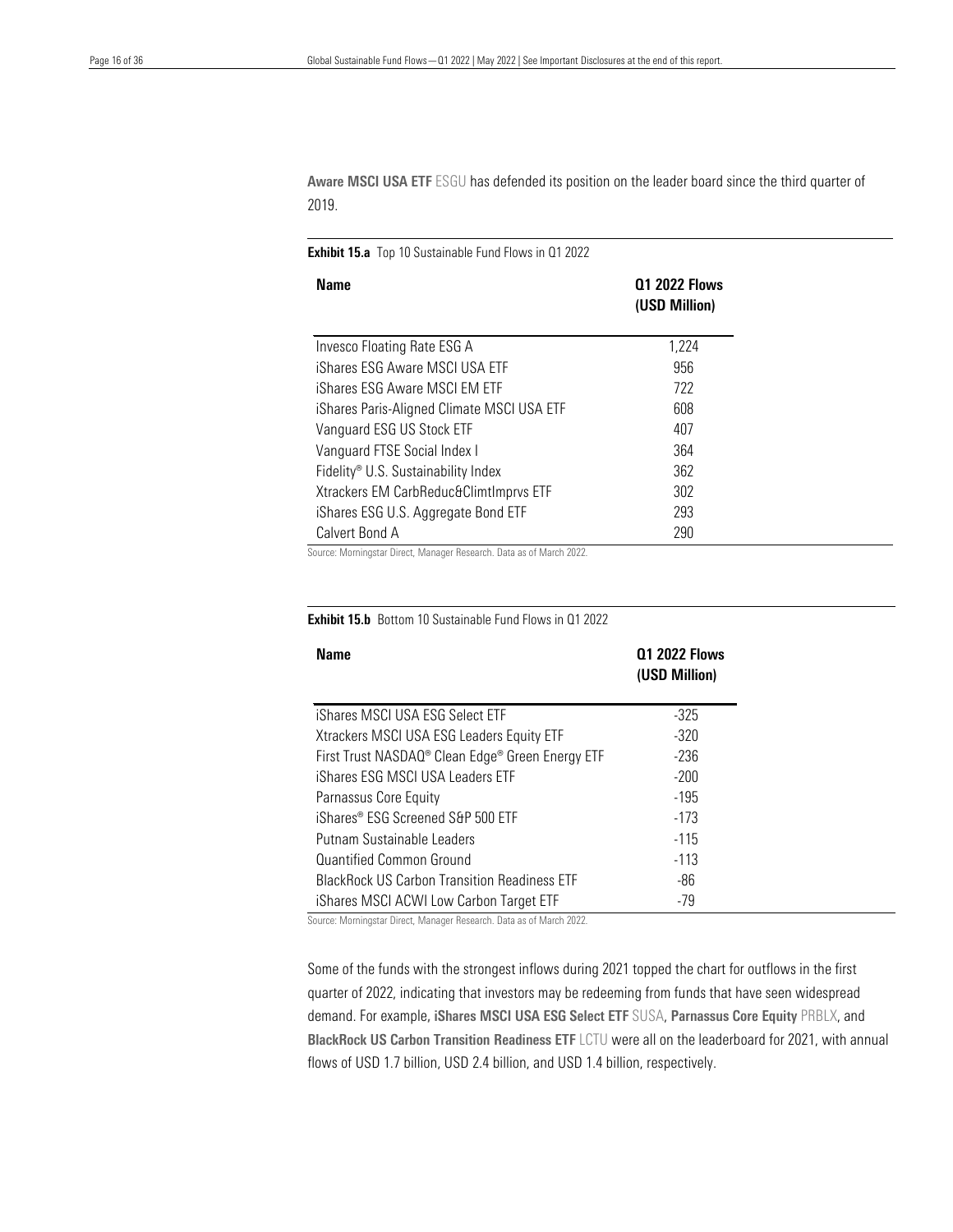Flows by Category and Asset Class

 Over the past two years, since the coronavirus-driven selloff, markets have grown tremendously, but as the enthusiasm wanes in the face of rising volatility and inflation, investors have begun to diversify their continued to attract the majority of flows, [3](#page-16-0) the first quarter saw increasing demand for bank loans, core- and core-plus bond funds, and emerging-markets equities. portfolios. Although sustainable funds in the large-blend and foreign large-blend Morningstar Categories

For example, although investors have only two sustainable options in the bank loan category (Invesco Floating Rate ESG AFRAX and Calvert Floating-Rate Advantage CFORX), that category secured fourth place in net flows for the quarter. Those two funds attracted USD 1.2 billion over the period, a 262% increase over the previous quarter. As more funds launch and build out track records in smaller categories, sustainability-focused investors will have greater choice during volatile markets.



Exhibit 16 Morningstar Categories With the Largest Q1 Inflows: Sustainable Funds

Source: Morningstar Direct, Manager Research. Data as of March 2022.

While sustainable equity funds flows have steadily decreased over recent quarters, flows into sustainable bond funds have increased. Last quarter, sustainable fixed-income funds attracted a record USD 3.2 billion, up 9% from the previous period. The number of sustainable fixed-income funds has increased substantially in the past three years, to 116 from 46. More fixed-income choices help investors fill their bond allocations, making ESG-focused multi-asset portfolios more viable and ultimately helping drive more flows.

<span id="page-16-0"></span><sup>3</sup> The large-blend and foreign large-blend categories have been in the top five categories for sustainable fund flows in nearly every quarter over the past three years. With 94 and 36 funds (at the end of the first quarter), respectively, these categories have the greatest number of sustainable fund options available to investors.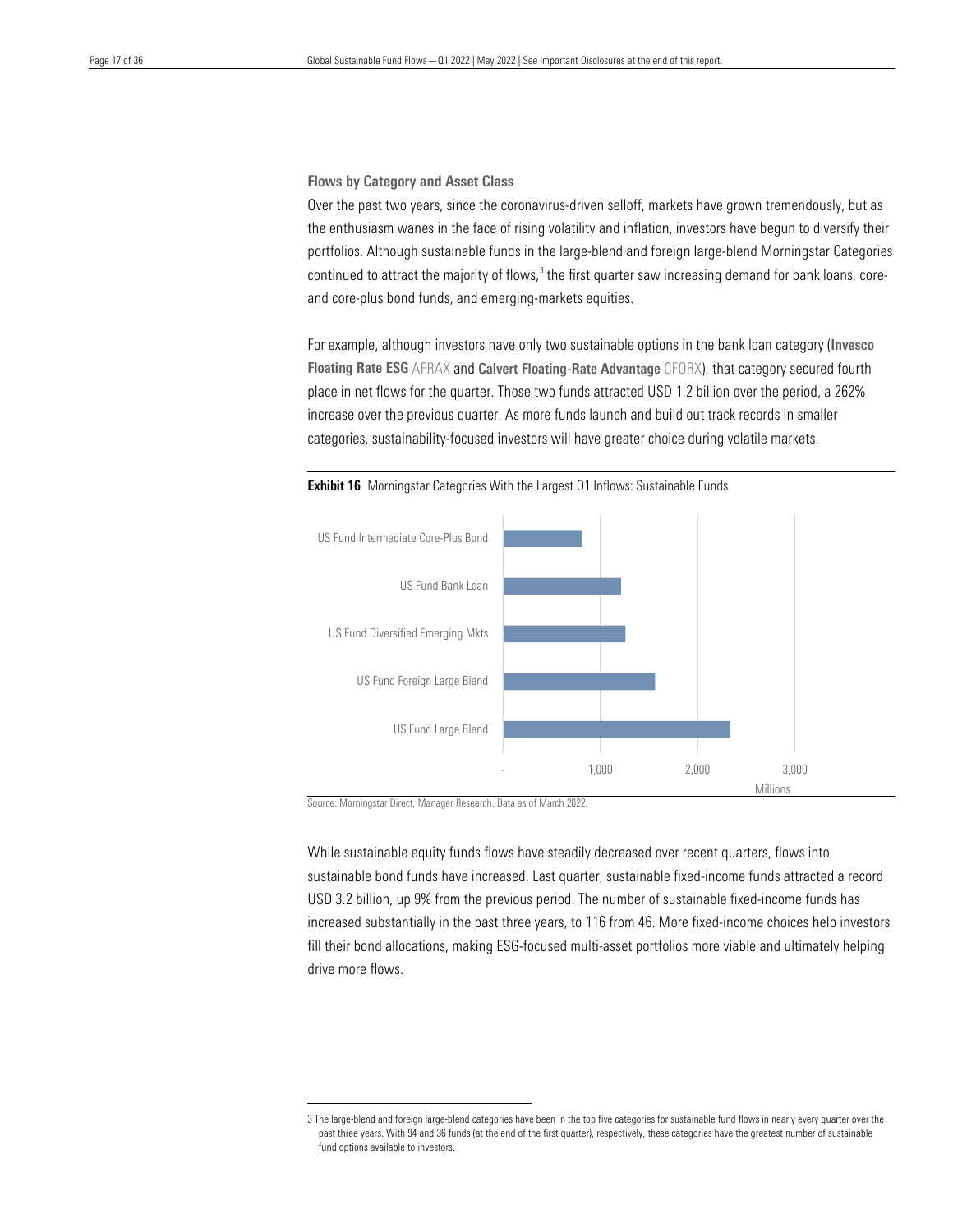

#### **Exhibit 17** US Sustainable Fund Flows by Asset Class

 $\overline{a}$ 

Source: Morningstar Direct, Manager Research. Data as of March 2022.

#### Assets

Assets in US sustainable funds declined amid a broader US market slowdown. They totaled USD 343 billion at the end of the first quarter, down 4% from the all-time record of USD 357 billion at the end of 2021. To put it in perspective, assets in the overall US market fell by 6% over the quarter to USD 26.5 trillion.

In the sustainable funds landscape, active funds retain the majority (59%) of assets, but their market share is steadily shrinking. Three years ago, active funds held 77% of all US sustainable assets.

#### Exhibit 18 US Sustainable Fund Assets (USD Billion)

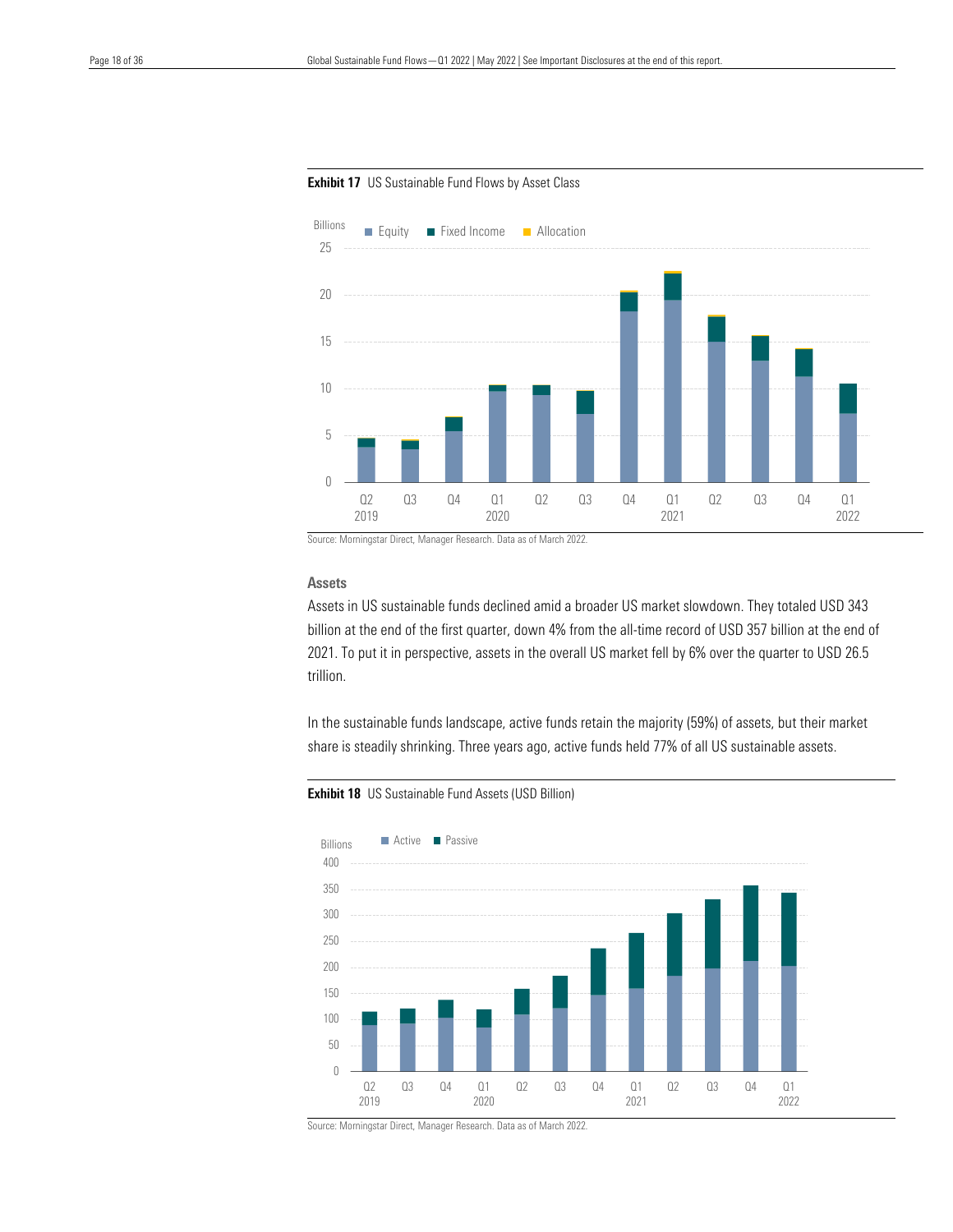#### Launches

 In response to higher investor demand for sustainable investments, asset managers have expanded their sustainable fund lineups. In the first quarter of 2022, 24 funds were launched in the US with sustainable mandates. Of those, 17 are equity funds, and 15 are ETFs.

 Over the past few years, first-quarter new entrants have trailed the number of funds launched in the preceding quarter, and this year looks no different (in the fourth quarter of 2021, investors gained a record 44 new sustainable funds to choose from).





Source: Morningstar Direct, Manager Research. Data as of March 2022.

Once again, most of the new sustainable funds available in the US are actively managed offerings. Five of the new funds focus on climate action, such as Engine No. 1 Transform Climate ETF NETZ, which targets companies that are either transitioning towards more sustainable business practices or that are developing technologies to help others transition, and Goldman Sachs Bloomberg Clean Energy Equity ETF GCLN, which seeks to invest in the clean energy transition including infrastructure improvements, renewable energy sources, and energy digitalization. (To read more about climate funds, see [Investing](https://www.morningstar.com/en-uk/lp/investing-in-times-of-climate-change) in Times of Climate [Change.](https://www.morningstar.com/en-uk/lp/investing-in-times-of-climate-change))

Two of the new offerings focus on driving impact through municipal bonds: BlackRock Impact Municipal Bond MPICX and Lord Abbett Sustainable Municipal Bond LISMX. The former seeks to benefit undercapitalized or high social opportunity areas through projects related to mass transit, low-carbon public power issuers, and access to healthcare.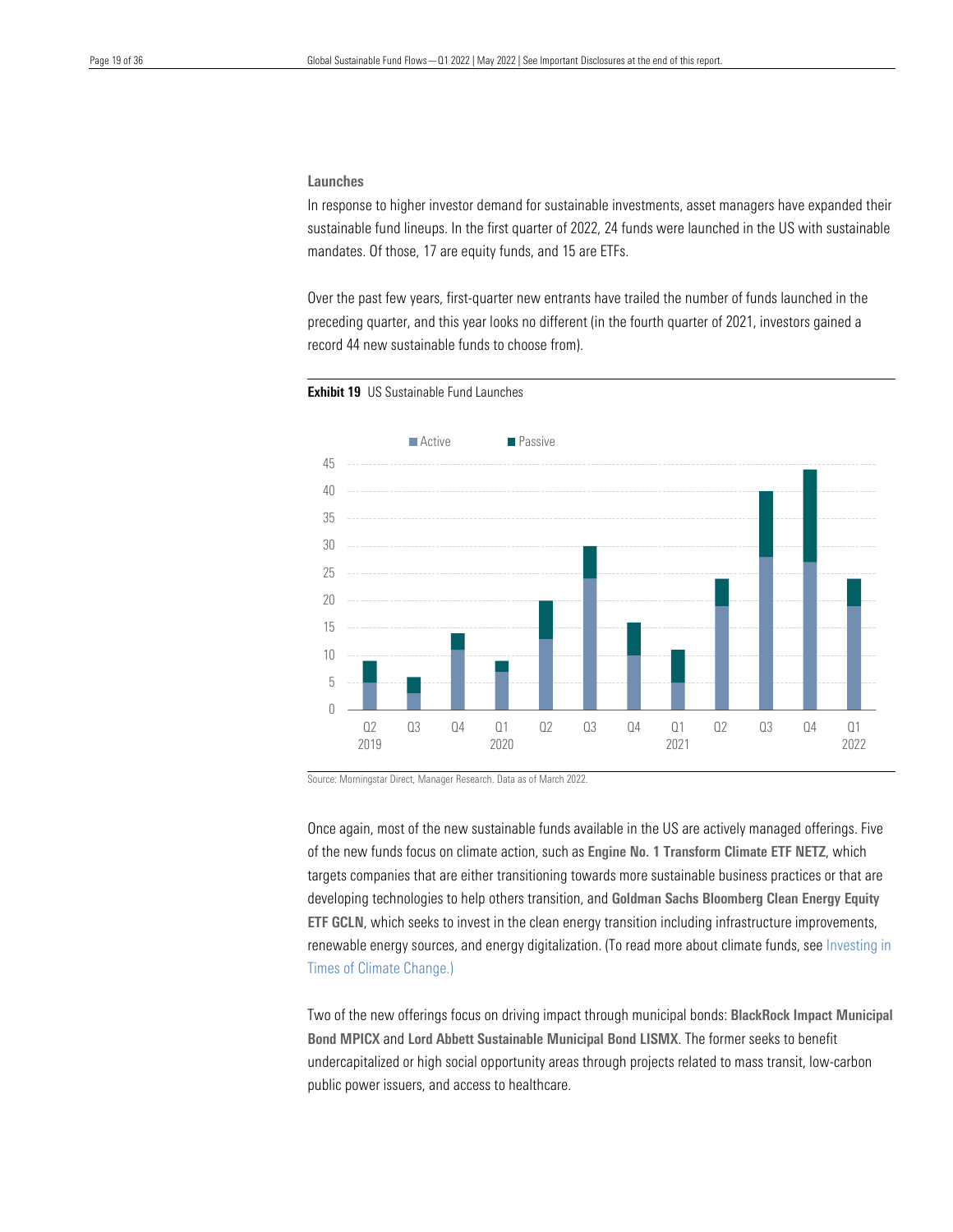### **Exhibit 20** Largest New Sustainable Funds

| <b>Name</b>                                                    | <b>Inception Date</b> | <b>Fund AUM</b><br>(USD Million) |
|----------------------------------------------------------------|-----------------------|----------------------------------|
| iShares Paris-Aligned Climate MSCI USA ETF                     | 08/02/2022            | 636                              |
| Engine No. 1 Transform Climate ETF                             | 02/02/2022            | 92                               |
| <b>BlackRock Impact Municipal Bond Fund</b>                    | 14/03/2022            | 50                               |
| SPDR Bloomberg SASB Emerging Markets ESG Select ETF            | 10/01/2022            | 27                               |
| SPDR Blmbrg SASB Developed Markets Ex US ESG Select ETF        | 10/01/2022            | 27                               |
| BNY Mellon Responsible Horizons Corporate Bond ETF             | 21/03/2022            | 25                               |
| OneAscent Core Plus Bond ETF                                   | 30/03/2022            | 20                               |
| Brookfield Global Renewables & Sustainable Infrastructure Fund | 04/02/2022            | 18                               |
| <b>Fidelity Sustainable High Yield ETF</b>                     | 15/02/2022            | 10                               |
| Goldman Sachs Bloomberg Clean Energy Equity ETF                | 08/02/2022            | 8                                |

Source: Morningstar Direct, Manager Research. Data as of March 2022.

#### Repurposed Funds

Most of the new options available to investors were launched with sustainable mandates, but firms also occasionally change the investment strategies of existing funds to target sustainable outcomes. In the first quarter of 2022, just two funds were repurposed to adopt sustainable mandates. These funds also rebranded to make their sustainability focus clear in the fund name. The largest of these was Nationwide BNY Mellon Core Plus Bond ESG, with USD 674 million in assets. The fund seeks to invest in securities that score well on the firm's proprietary ESG framework and allocates a portion of the portfolio to impact bonds which direct the use of proceeds towards projects that achieve environmental or social progress.

#### Exhibit 21 US Repurposed Funds in Q1 2022

| Name                                     | <b>Morningstar Category</b>         | <b>Fund AUM</b><br>(USD Million) |
|------------------------------------------|-------------------------------------|----------------------------------|
| Nationwide BNY Mellon Core Plus Bond ESG | US Fund Intermediate Core-Plus Bond | 674                              |
| Pioneer Global Sustainable Equity        | US Fund World Large-Stock Blend     | 300                              |

Source: Morningstar Direct, Manager Research. Data as of March 2022.

The new offerings and repurposed funds brought the total number of sustainable open-end funds and ETFs in the US to 555 at the end of the quarter.

#### Regulatory Updates

The SEC's Division of Corporate Finance [proposed a new](https://www.sec.gov/news/press-release/2022-46) rule in March 2022 that would require public companies to report on [climate-related](https://www.morningstar.com/articles/1085746/the-secs-proposed-climate-risk-rule-helps-all-investors) risks, including the hard-to-track [scope 3 emissions](https://www.morningstar.com/articles/1085222/the-secs-new-climate-disclosure-proposal-what-you-need-to-know) in their supply chains, if the latter are significant.<sup>[4](#page-19-0)</sup> Currently, some firms report on their emissions and have established transition plans, but many do not. The proposed rule would require companies to report on how climate risks may affect their business as well as how they are governing climate-related risks. While this proposal is limited to public companies, not mutual funds, fund managers will benefit from

<span id="page-19-0"></span><sup>4</sup> Scope 1 refers to a company's direct emissions, and scope 2 refers to emissions related to its power use.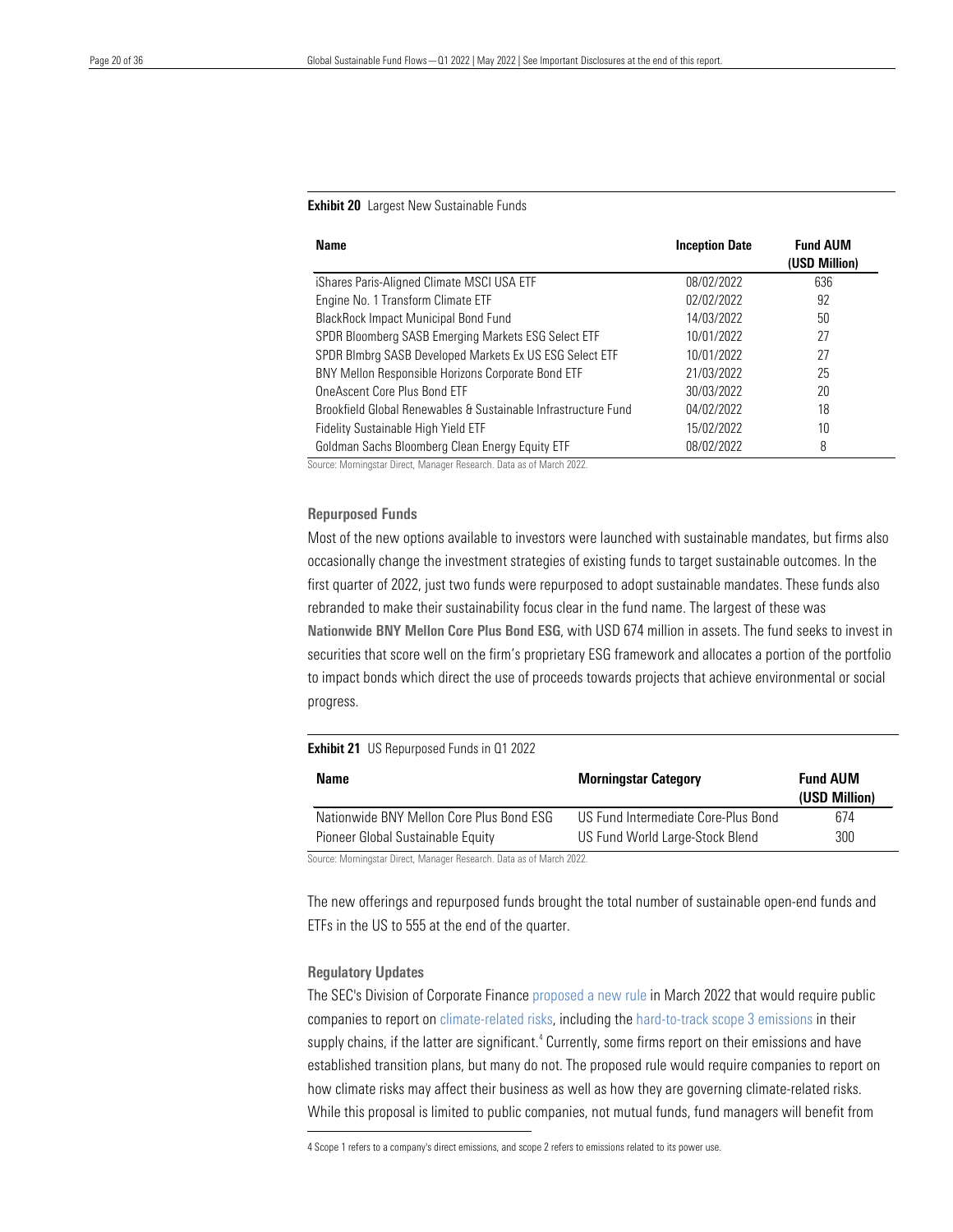spur fund managers to improve disclosures to investors regarding climate risks and their process for mitigating those. This rule is a crucial step towards better management of the climate crisis in improved, standardized information about climate risk to inform investment decisions. This rule may also investment portfolios.

#### Canada

#### Flows

According to Morningstar's data, estimated asset flows into sustainable funds in the first quarter continued their upward trajectory, amassing roughly USD 1.7 billion. Flows in passively managed strategies continued to build momentum, with March 2022 seeing the largest flows since February 2021. We observe a continued preference for sustainable equity funds, largely reflective of product availability to investors. About 70% of inflows went into equity funds, 22% went into fixed-income funds, and the remainder went into allocation and alternative funds.

#### Exhibit 22 Canadian Sustainable Fund Flows (USD Billion)



Source: Morningstar Direct, Morningstar Research. Data as of March 2022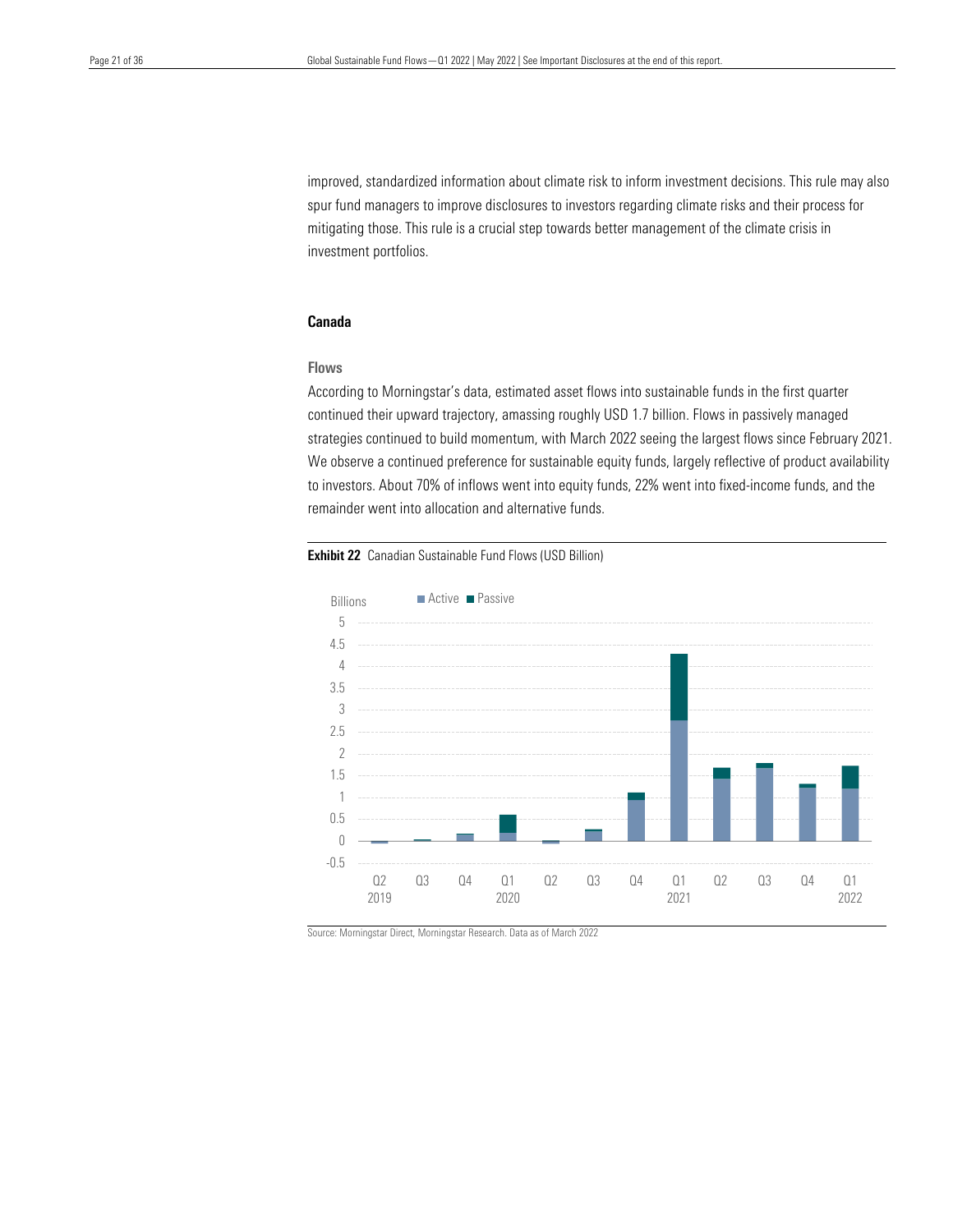

**Exhibit 23** Canadian Sustainable Fund Flows by Asset Class (USD Billion)

Source: Morningstar Direct, Morningstar Research. Data as of March 2022

#### Assets

In the first quarter, Canadian assets invested in sustainable funds saw muted growth (0.3%) compared with the third and fourth quarters of 2021, which saw a quarter-over-quarter growth of 7% and 11%, respectively. However, assets have substantially increased from a year ago. They grew to USD 26.3 billion at the end of March, representing a year-over-year growth rate of 44%.

#### Exhibit 24 Canadian Sustainable Fund Assets (USD Billion)



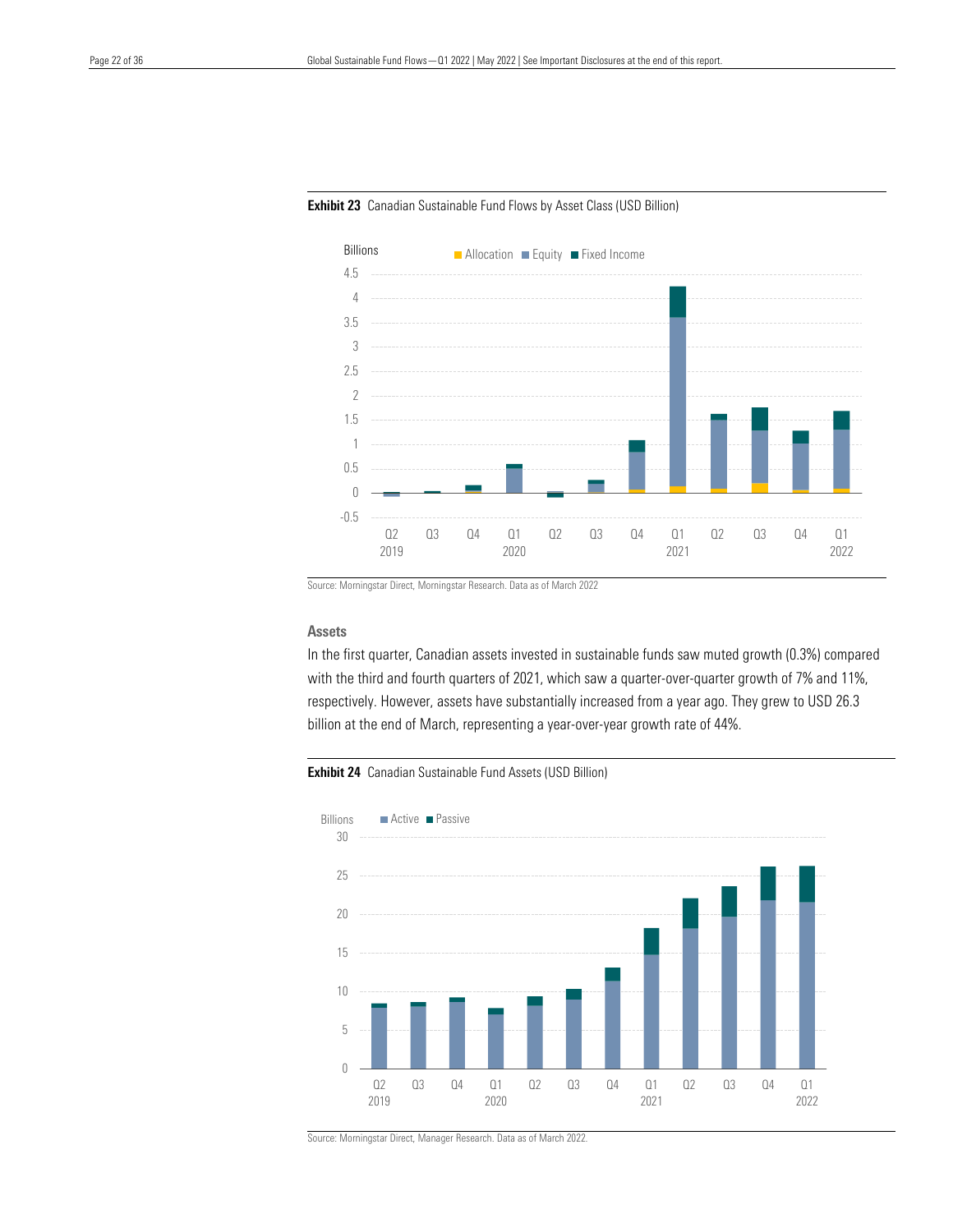The distribution of assets invested in sustainable funds continues to lean precipitously towards equity strategies at 72%, fixed income at 21%, and the remainder to allocation and alternatives. The Investments, RBC, Mackenzie, BMO, IA Clarington, Desjardins, Franklin Templeton, and National Bank (Canada), Fidelity, and AGF investments. Together they represent 92% of current market share. sustainable investment space is still concentrated around a handful of key dominant providers: NEI

#### Launches

We continue to see accelerated growth in new sustainable products launched. In the first quarter of 2022, a near-record number of 26 new sustainable investments were brought to market. This is far more than the past two quarters combined (third- and fourth-quarter 2021). Despite a tumultuous start of the year, sustainable investments have conspicuously garnered interest from investors. In aggregate, firstquarter 2022 collected USD 376 million in new products launched, with Wealthsimple NA Green Bd ETF collecting USD 154 million alone. In comparison, the third and fourth quarters of 2021 brought USD 40 million and USD 207 million, respectively.





Source: Morningstar Direct, Manager Research. Data as of March 2022.

#### Regulatory Updates

Following its [proposal](https://www.osc.ca/en/securities-law/instruments-rules-policies/5/51-107/51-107-consultation-climate-related-disclosure-update-and-csa-notice-and-request-comment-proposed) late last year in requiring Canadian-listed issuers to begin reporting climaterelated risks and greenhouse gas emissions, the Canadian Securities Administrators issued [guidance](https://www.osc.ca/en/securities-law/instruments-rules-policies/8/81-334/csa-staff-notice-81-334-esg-related-investment-fund-disclosure) in [January](https://www.osc.ca/en/securities-law/instruments-rules-policies/8/81-334/csa-staff-notice-81-334-esg-related-investment-fund-disclosure) under staff notice NI 81-334 providing clarity on what is expected of fund manufacturers when naming sustainable investments. The guidance specifically points out that funds with sustainabilityrelated terms in their name should also disclose in prospectus documents how the fund will achieve those objectives. The guidance also highlights that fund companies should provide additional transparency when using third-party sustainability-related ratings (like Morningstar's Sustainability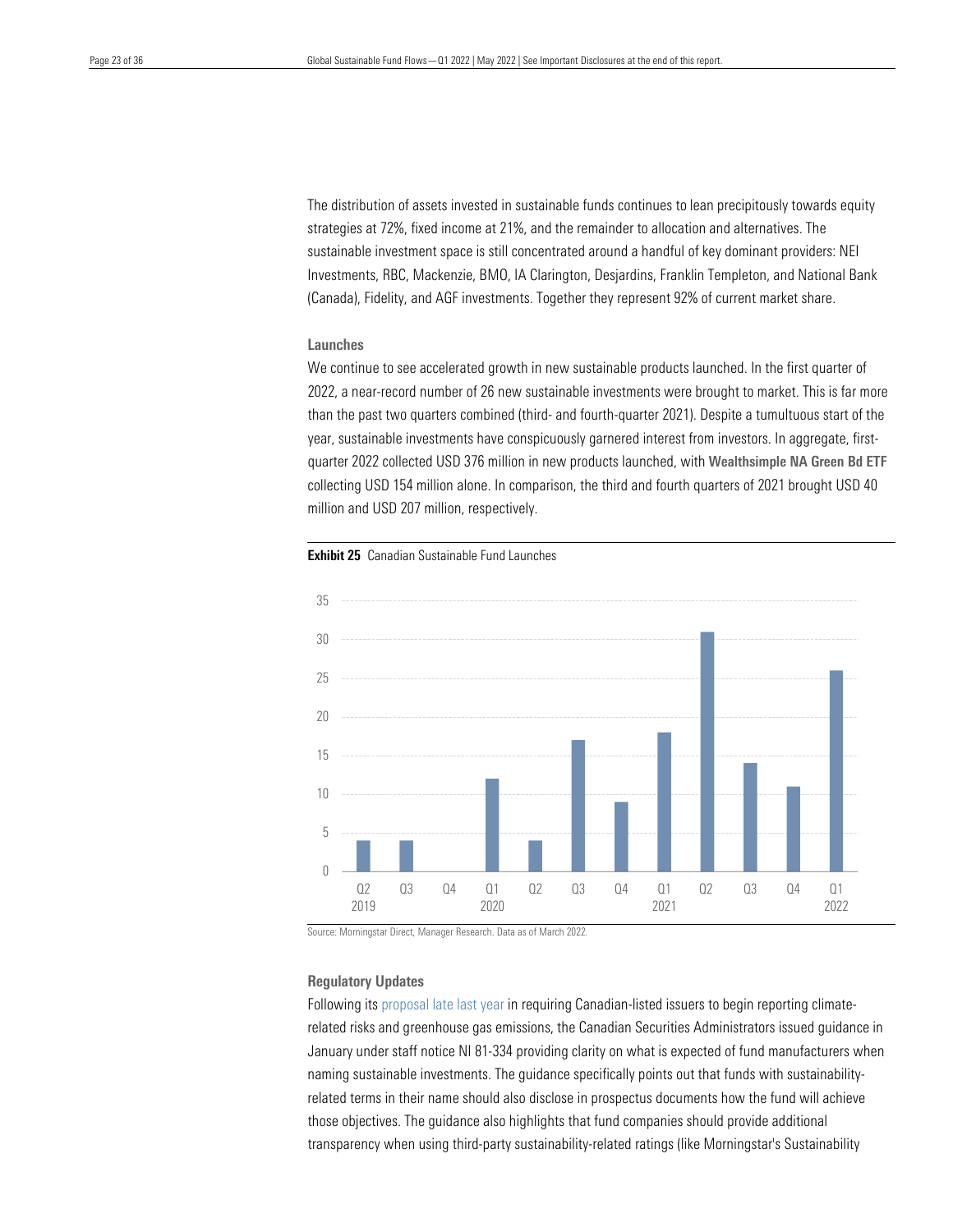methodology, the avoidance of "cherry-picking" ratings, and refraining from using said ratings in cases where a fund does not have a sustainable investment objective. Rating for Funds) in client-facing marketing material. Said guidance points to the disclosure of ratings

 In mid-April, the Canadian Investment Funds Standards Committee released for public [comment a](https://www.cifsc.org/the-canadian-investment-funds-standards-committee-cifsc-requests-comment-on-a-proposed-responsible-investment-identification-framework/)  second draft of its Responsible Investment [Identification](https://www.cifsc.org/the-canadian-investment-funds-standards-committee-cifsc-requests-comment-on-a-proposed-responsible-investment-identification-framework/) framework. Closely aligned with the CFA Institute's Global ESG Disclosure Standards for Investment Products, the framework complements recent regulatory guidance and offers the investing public a central location to find products that align with one or more of six sustainable investment approaches. Like the committee-run fund category system in Canada, the new framework, if approved, offers broad alignment of sustainable investing terms and approaches, and a basis for comparison amongst investment products.

#### Australia and New Zealand

#### Flows

The Australasian (Australia and New Zealand) sustainable funds universe attracted inflows of USD 975 million in the first quarter of 2022. This is 57% lower than the previous quarter's inflows, yet 2021 was an extraordinarily positive year for inflows.





Source: Morningstar Direct, Manager Research. Data as of March 2022

Five fund houses took in most of the fund flows, with Dimensional (USD 243 million) atop the group, followed by Vanguard (USD 165 million), Australian Ethical (USD 156 million), BetaShares (USD 122 million), and Nanuk New World (USD 71 million). Nanuk's inclusion is new as the remaining four have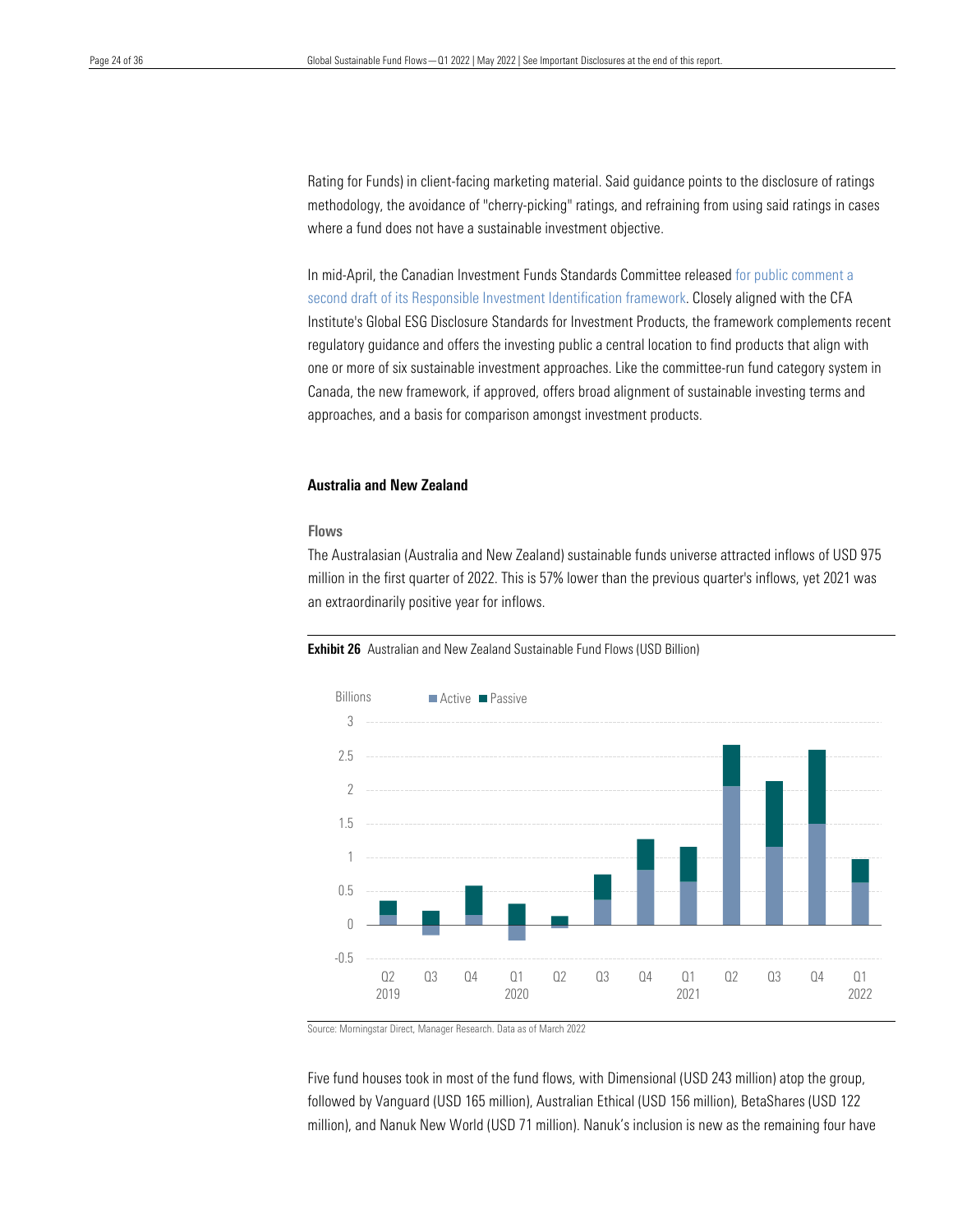to experience net outflows of USD 49 million over the quarter, running against the broad trend of market consistently been in the top four houses for sustainable fund flows in Australasia. Schroders continued inflows.

 Equity managers captured most of the inflows over the quarter, attracting USD 586 million of new money, ahead of the USD 131 million accumulated by allocation strategies and the USD 75 million by fixed-income strategies.





Source: Morningstar Direct, Manager Research. Data as of March 2022

#### Assets

Assets in Australasian sustainable funds declined by 4.8% in the first quarter 2022 from a record USD 30.2 billion at the end of 2021. However, this is driven by a period of challenging market returns.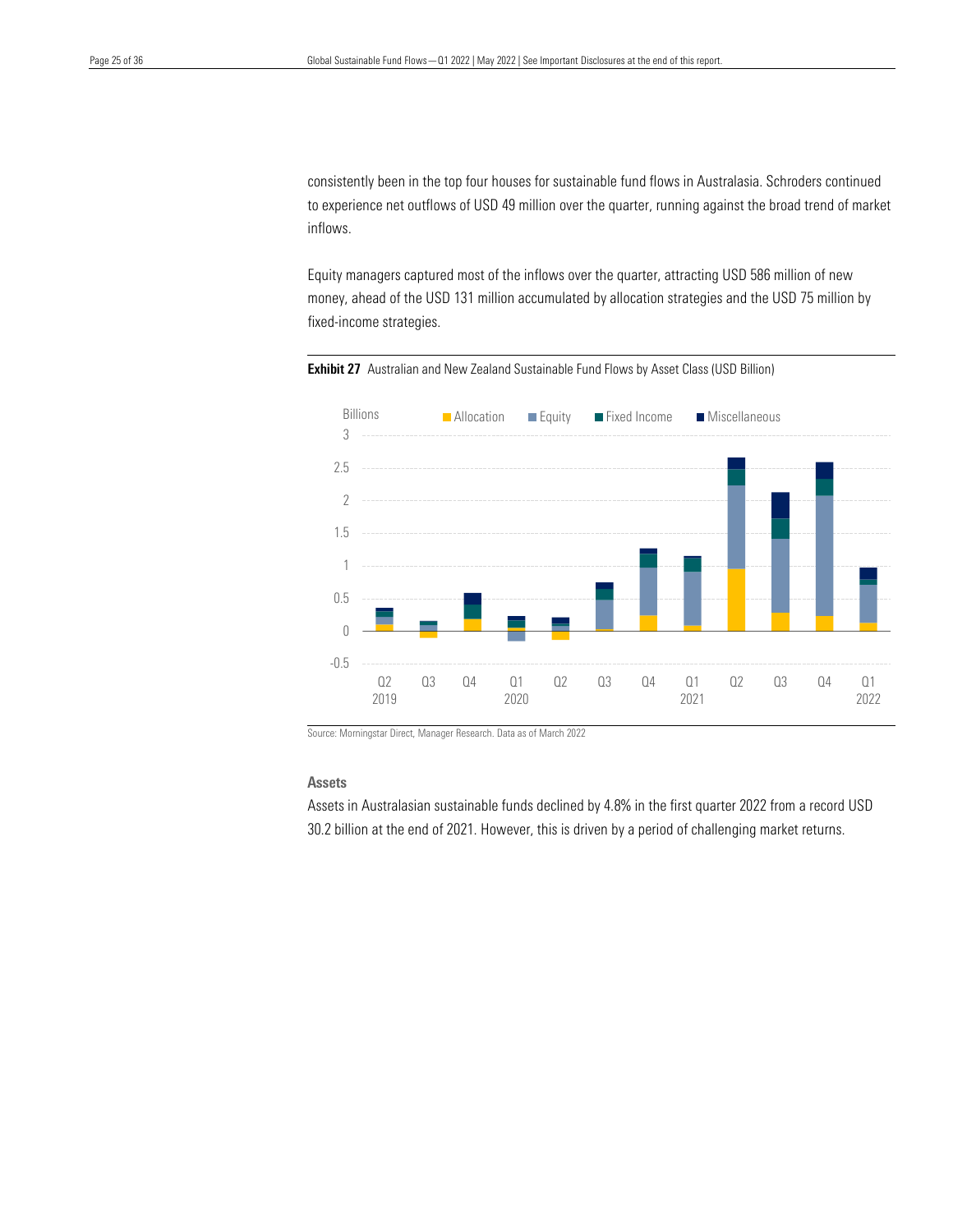

![](_page_25_Figure_3.jpeg)

The Australasian sustainable funds market remains relatively concentrated, with the top 10 funds accounting for 62% of total sustainable fund assets. Last quarter, Vanguard overtook Australian Ethical as the largest provider of sustainable funds in Australia, with assets of USD 5.6 billion, versus USD 5.1 billion for the former.

#### Launches

There were no new sustainable funds launched in the first quarter of 2022. The sustainable funds universe does not contain the growing number of Australasian funds that now formally consider ESG factors in a nondeterminative way in their security selection (funds commonly known as ESG-integrated funds).

With no new strategies captured last quarter, we count 153 strategies in our Australasian sustainable fund universe.

Source: Morningstar Direct, Manager Research. Data as of March 2022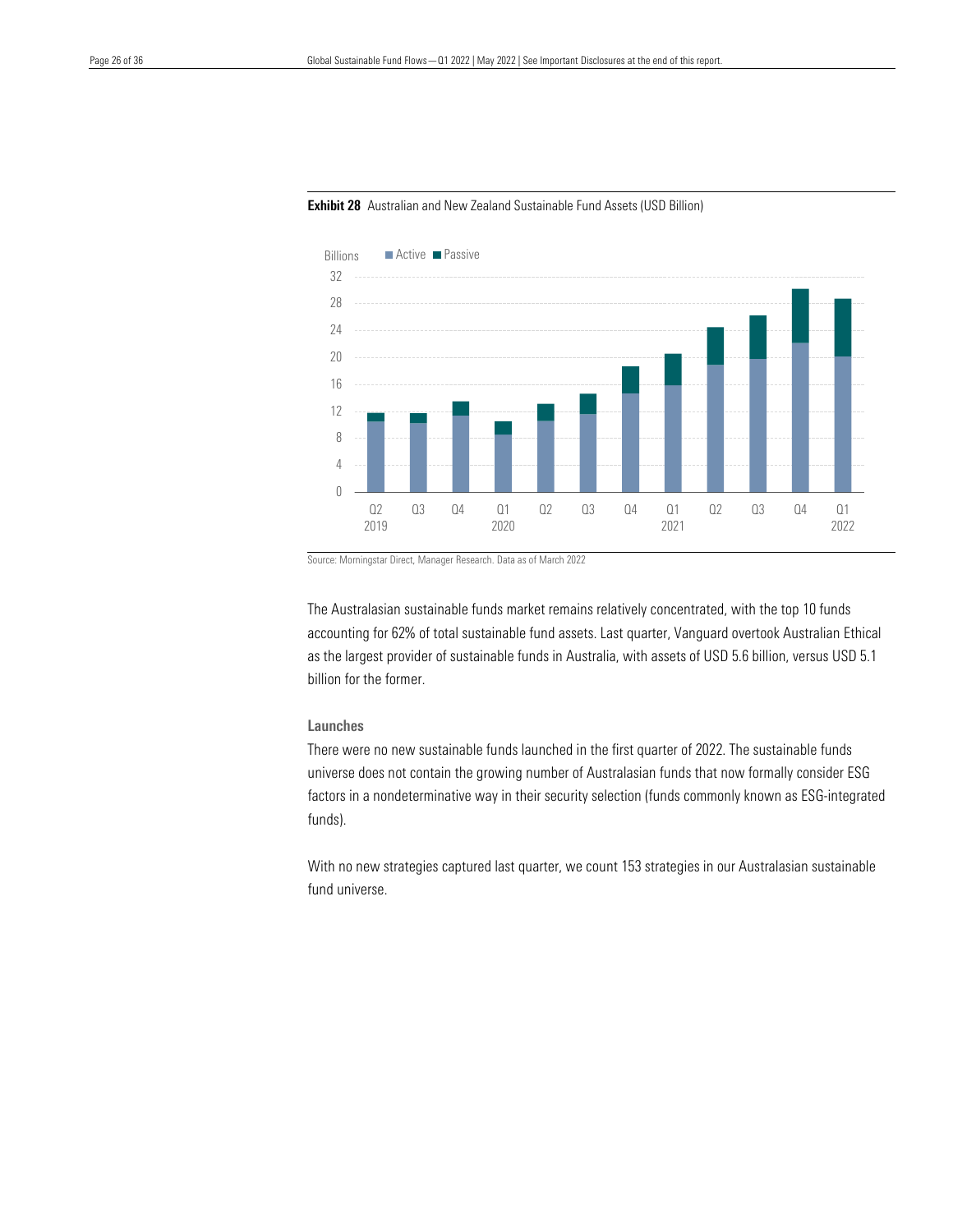![](_page_26_Figure_2.jpeg)

#### Exhibit 29 Australian and New Zealand Sustainable Fund Launches

Source: Morningstar Direct, Manager Research. Data as of March 2022.

#### Regulatory Updates

The Australian Securities and Investment Commission has identified-climate related disclosure for listed companies and greenwashing as part of their corporate governance priorities in 2022. For climate related disclosures they have stated "ASIC's core focus is to foster continue [improvement](https://asic.gov.au/about-asic/news-centre/speeches/asic-s-corporate-governance-priorities-and-the-year-ahead/) in the standard of climate change governance practices; and to promote the provision of reliable and [decision-useful](https://asic.gov.au/about-asic/news-centre/speeches/asic-s-corporate-governance-priorities-and-the-year-ahead/) [climate-related](https://asic.gov.au/about-asic/news-centre/speeches/asic-s-corporate-governance-priorities-and-the-year-ahead/) disclosures by listed companies, to enable investors to make fully informed decisions." In relation to greenwashing, ASIC has confirmed that it remains an area of interest and they are conducting a review to determine if there is alignment between promotion of ESG products and their practices. They have encouraged boards to be on the lookout for greenwashing, and to determine whether their company's ESG disclosures are accurate.

#### Japan

#### Flows

The Japanese sustainable fund market recorded net inflows of USD 456 million in the first quarter of 2022. This represents a decline of 87% relative to the fourth quarter of 2022, against a backdrop of a decrease in new fund launches and lack of these funds driving net inflows during the quarter. Equity funds continued to be the main driver, contributing to about 87% of the net inflows. Nine out of the top 10 funds in terms of net inflows in the quarter were equity funds, eight of which are actively managed.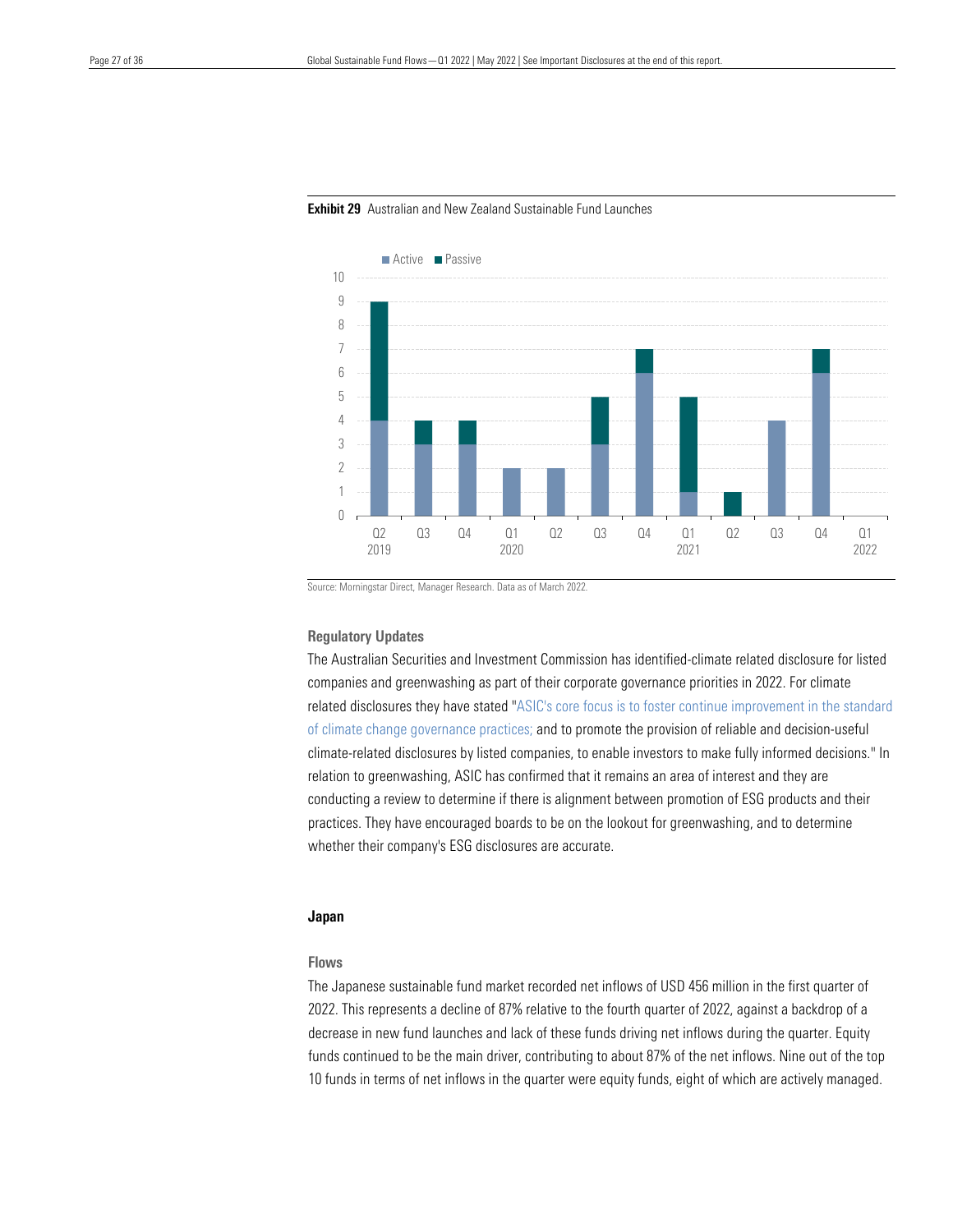![](_page_27_Figure_2.jpeg)

**Exhibit 30** Japanese Sustainable Fund Flows (USD Billion)

Source: Morningstar Direct, Manager Research. Data as March 2022.

SMTAM Carbon Neutral Related World Equity Strategy Fund—Asset Growth Type, which was launched in May 2021, recorded the largest net inflows with USD 127 million for the second quarter in a row.

It should be noted that there is a possibility of double-counting at the global level. We include Japandomiciled funds of funds and feeder funds in this review to better reflect the actual flow situation in the Japanese fund market, as many Japanese funds of funds are invested in European funds.

#### Exhibit 31 Japanese Sustainable Fund Flows by Asset Class (USD Billion)

![](_page_27_Figure_8.jpeg)

Source: Morningstar Direct, Manager Research. Data as March 2022.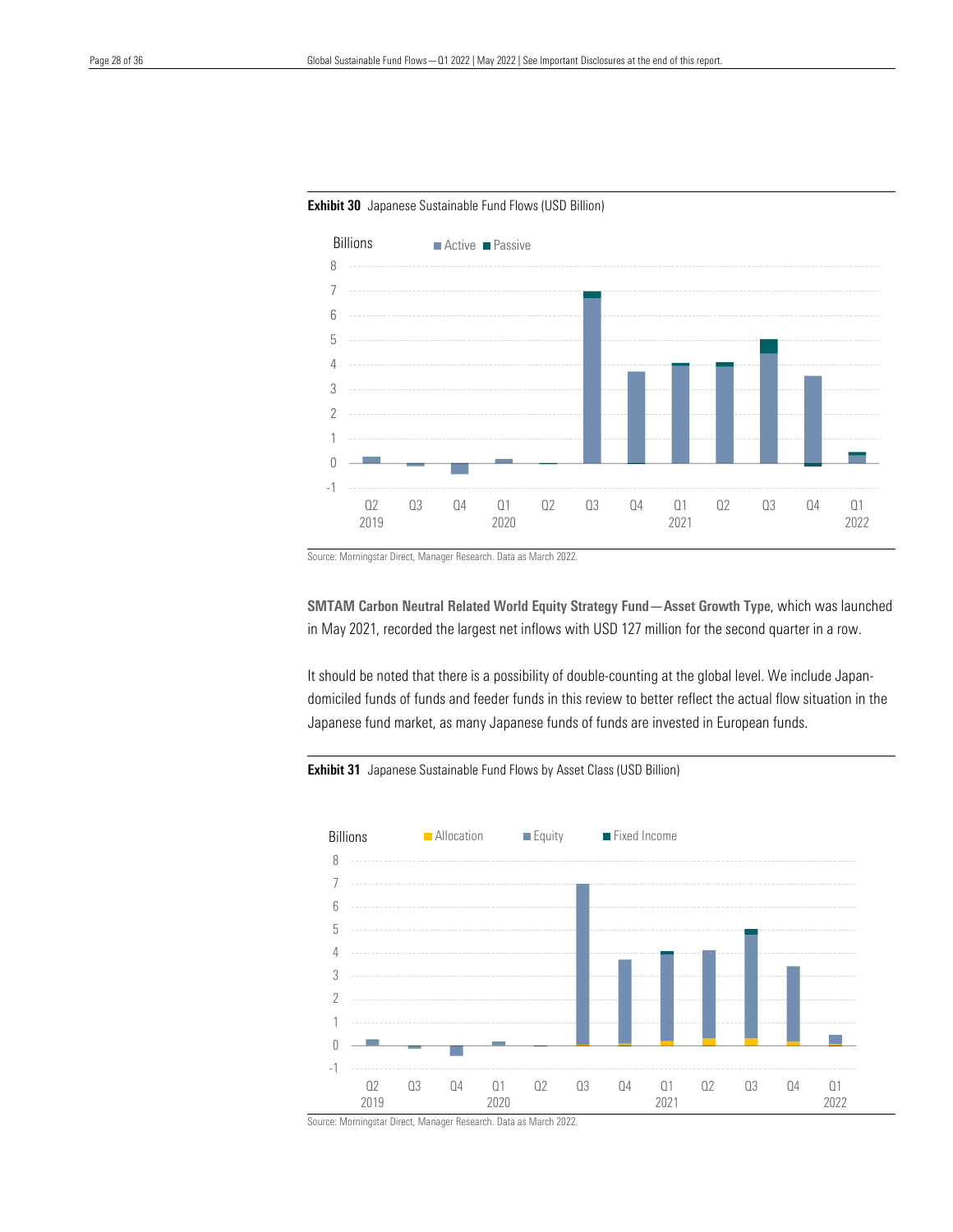#### Assets

 8% from the record of USD 35 billion in the fourth quarter of 2022. With equity funds constituting an overwhelming majority (95%) of Japan-domiciled sustainable funds, a slowdown in global equity Total assets in Japan-domiciled sustainable funds were USD 32 billion at the end of March 2022, down markets during the first quarter contributed to a decline in assets.

![](_page_28_Figure_4.jpeg)

![](_page_28_Figure_5.jpeg)

Source: Morningstar Direct, Manager Research. Data as March 2022.

#### Launches

Five new sustainable funds came to the Japanese market in first quarter 2022: two active funds and three index funds, a noticeable decrease compared with 24 in the previous quarter. Among the new launches, MUKAM eMAXIS Neo Hydrogen Economy recorded the largest net inflows (USD 4 million). This no-front-load fund aims to track the S&P Kensho Hydrogen Economy Index, which invests in companies focused on the hydrogen economy, such as production, storage, and transportation of hydrogen. Net inflows into newly launched funds in the quarter were USD 11 million in total, a slowdown compared with USD 355 million marked in the previous quarter.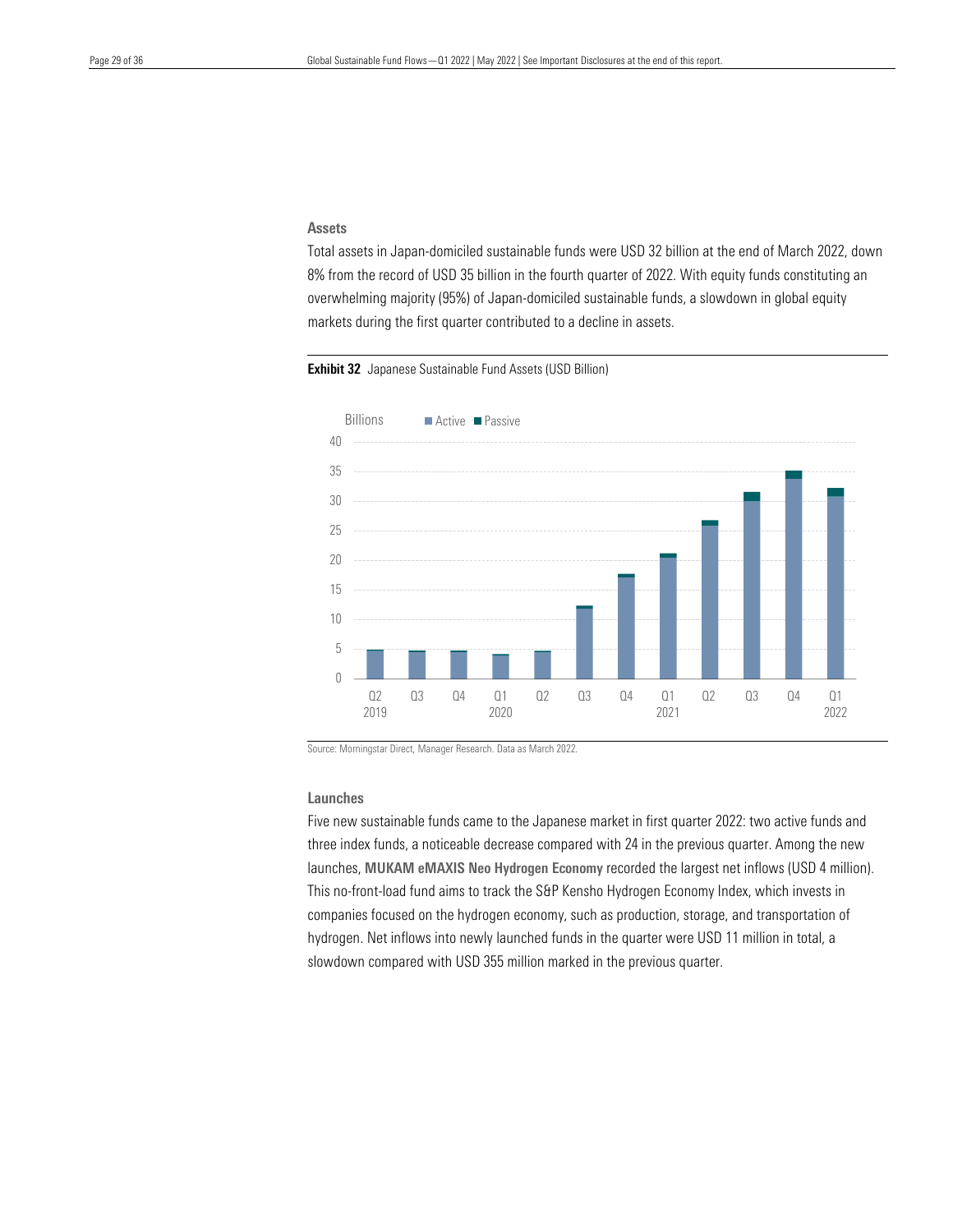![](_page_29_Figure_2.jpeg)

#### **Exhibit 33** Japanese Sustainable Fund Launches

 $\overline{a}$ 

Source: Morningstar Direct, Morningstar Research. Data as of March 2022.

#### Asia ex-Japan

Since China's data was not available at the time of publication, we used fourth-quarter 2021 data as a proxy for a first-quarter 2022 estimation.

#### Flows

Excluding China, first-quarter 2022 net flows of USD 911 million into sustainable funds were significantly higher than the USD 34 million in net inflows in fourth-quarter 2021. Markets such as India and Thailand experienced net outflows over the quarter, while flows in Taiwan were far and away the highest of the region, reaching USD 842 million, followed by USD 812 million more than the second-highest, South Korea, with USD 30 million of inflows. In Hong Kong, sustainable fund flows dropped by USD 98 million from fourth-quarter 2021, the largest decrease in the region.

While South Korea saw net inflows in the first-quarter 2022, the country also saw large outflows from fixed-income funds. KIM Credit Focus ESG Bond 1 Ce and Woori High Plus Short-term Superior ESG Bond 1 Ce experienced the largest outflows, while equity funds TIGER Innovator ESG30 and KODEX 200 ESG registered the largest inflows, the former being a new launch this quarter.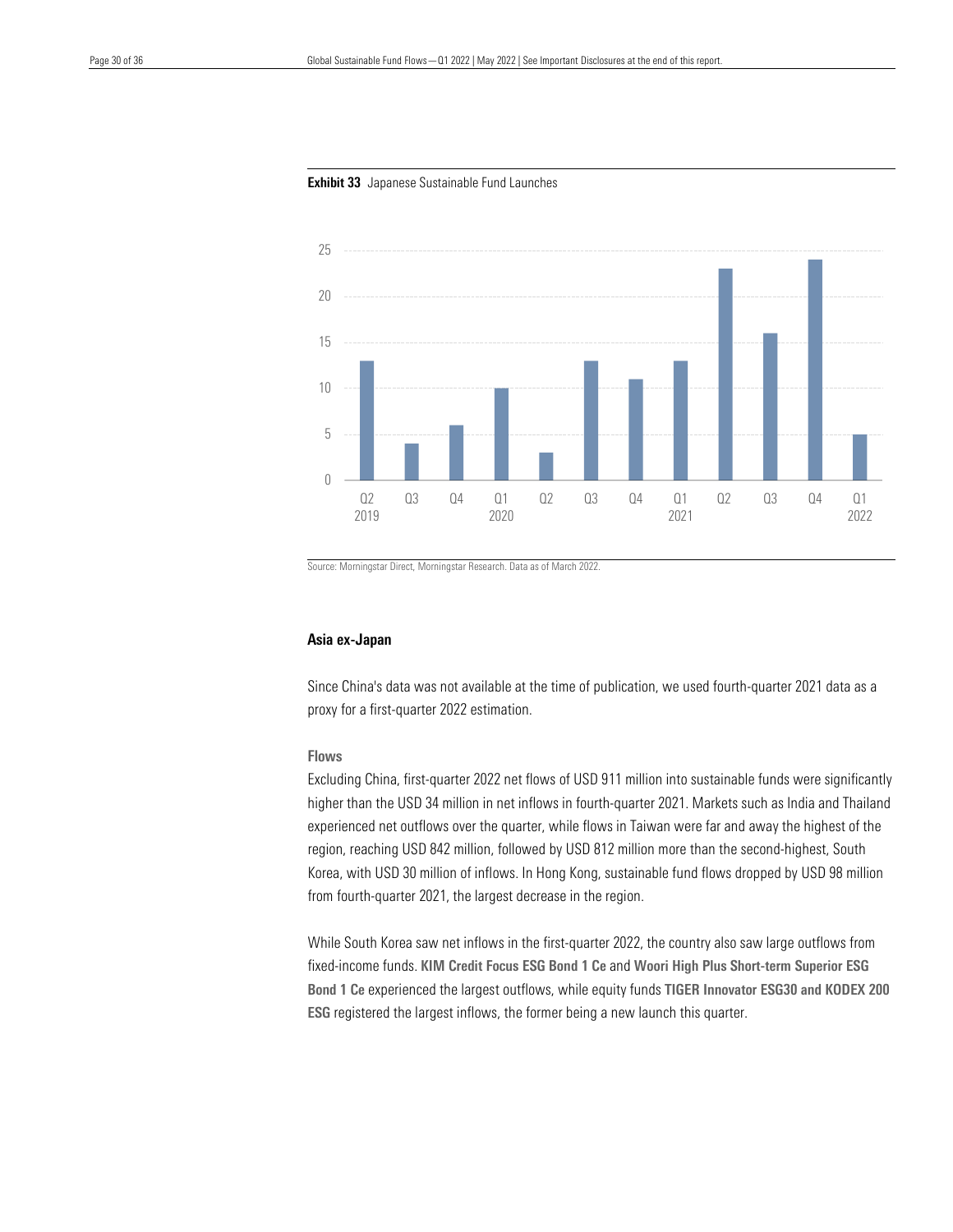![](_page_30_Figure_2.jpeg)

#### Exhibit 34 Asia ex-Japan Sustainable Fund Flows (USD Billion)

 $\overline{a}$ 

Source: Morningstar Direct, Manager Research. Data as of March 2022. China's data was not available at the time this report was published. The numbers in first-quarter 2022 use its fourth-quarter 2021 data as a proxy.

#### Exhibit 35 Asia ex-Japan Sustainable Fund Flows by Asset Class (USD Billion)

![](_page_30_Figure_6.jpeg)

Source: Morningstar Direct, Manager Research. Data as of March 2022. China's data was not available at the time this report was published. The numbers in first-quarter 2022 use its fourth-quarter 2021 data as a proxy.

#### Assets

Total Asia ex-Japan sustainable fund assets held steady at USD 71 billion in first-quarter 2022, registering an increase of less than 1% quarter over quarter. Outside of China (for which data was not available at the time of publication), Taiwan and South Korea remained the two largest markets by asset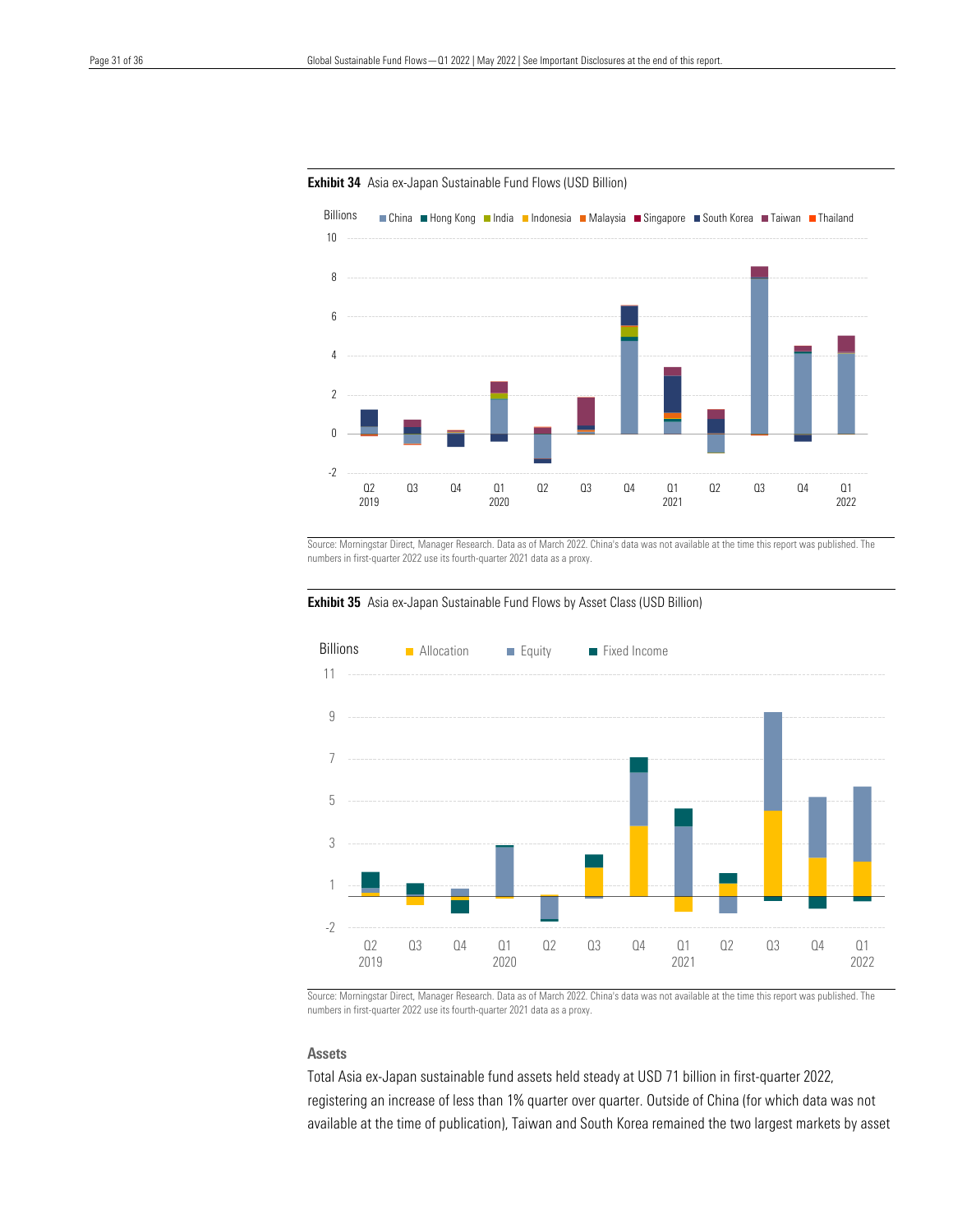fund assets fell roughly 5% from the end of2021. size, accounting for 9% and 7% of the region's assets, respectively. However, South Korea's sustainable

 of Asia ex-Japan ESG assets in first-quarter 2022, while equities composed 58% and allocation funds made up the remaining 37%. Following a quarter-over-quarter decline of 10% in assets, the fixed-income asset class represented 5%

Passive ESG funds accounted for 22% of Asia ex-Japan sustainable fund assets in first-quarter 2022, which is a slight increase from 20% in first-quarter 2021.

![](_page_31_Figure_5.jpeg)

![](_page_31_Figure_6.jpeg)

Source: Morningstar Direct, Manager Research. Data as of March 2022. China's data was not available at the time this report was published. The numbers in first-quarter 2022 use its fourth-quarter 2021 data as a proxy.

#### Launches

There were 27 new sustainable fund launches in Asia ex-Japan in the first quarter, composed of 12 newly launched funds in China, eight in South Korea, three in Taiwan, and two each in Malaysia and Hong Kong. Equity and allocation funds dominated the new launches, making up 13 and 12 each, respectively, and there were two fixed-income funds, Amundi Taiwan—Global Investment Grade Green Bond and Kiwoom Heroes Short-term Bond ESG Active ETF. Out of the 27 new launches, five were passive funds, including four ETFs and Yingda CSI ESG 120 Strategy Index Fund.

Climate-related fund launches continued to be popular in China, with five new clean energy-themed strategies and one electric-vehicle-related launch, CCB Principal CNI NEV Battery ETF. Outside of China, the Taiwan-domiciled Cathay US ESG Fund was the largest launch, having amassed over USD 108 million in assets by the end of February 2022. The second-largest launch was Hong Kong-domiciled HSBC Global Sustainable Multi-Asset Income. In South Korea, eight funds were incepted in the first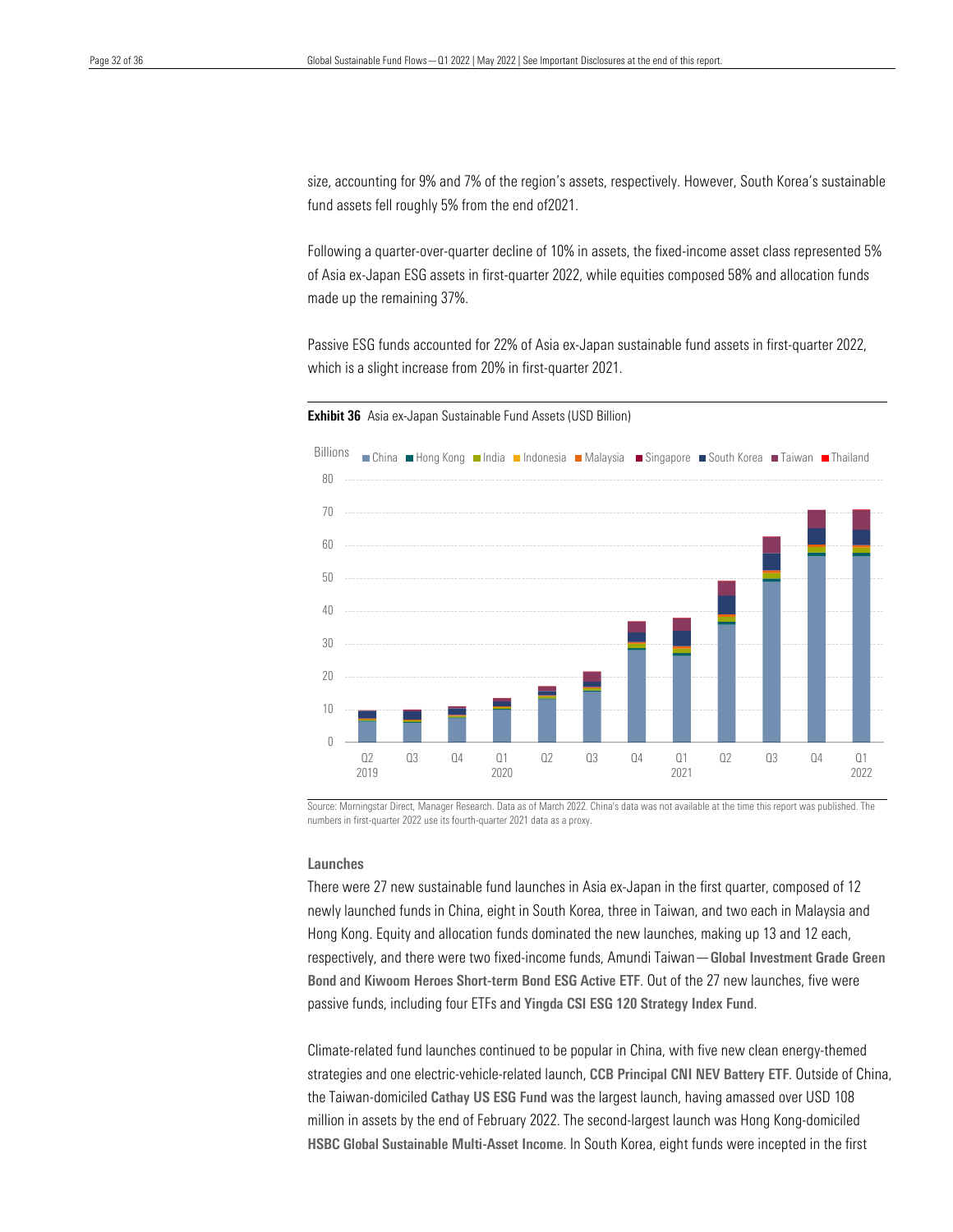Morningstar-index-tracking KIM Sustainable US Wide Moat funds. quarter, including six equity funds, one allocation fund, and one bond fund. Among these, three are

![](_page_32_Figure_3.jpeg)

## **Exhibit 37** Asia ex-Japan Sustainable Fund Launches

Source: Morningstar Direct, Manager Research. Data as of March 2022. China's data was not available at the time this report was published. The numbers in first-quarter 2022 use its fourth-quarter 2021 data as a proxy.

#### Regulatory Updates

The Asia ex-Japan region continued to see substantial growth in ESG considerations and guidelines from regulatory bodies. In February 2022, China's Ministry of Ecology and Environment introduced new ESG reporting requirements for domestic companies deemed to be major polluters or financiers of major polluters. In March 2022, Taiwan's Financial Supervisory Commission issued [a notice](https://www.fsc.gov.tw/ch/home.jsp?id=2&parentpath=0&mcustomize=news_view.jsp&dataserno=202203080002&dtable=News) outlining a new executive strategy with the goal of promoting sustainable development in the securities and futures industry, including governance framework improvements and enhancements of information disclosures. Earlier in the year, the FSC also announced new carbon emissions disclosure guidelines for Taiwaneselisted companies and new disclosure rules for overseas ESG funds listed domestically.

Elsewhere in Asia, the Monetary Authority of Singapore announced data collection improvements for its Project Greenprint common disclosure portal, as well as [plans](https://www.mas.gov.sg/news/speeches/2022/responding-to-global-trends-returning-to-fundamentals) to issue new anti-greenwashing rules for ESG funds. The Securities and Exchange Board of India [proposed](https://www.sebi.gov.in/reports-and-statistics/reports/jan-2022/consultation-paper-on-environmental-social-and-governance-esg-rating-providers-for-securities-markets_55516.html) a new regulatory framework for ESG ratings providers, and Hong Kong's Financial Reporting Counci[l established](https://www.frc.org.hk/en-us/news-events/news/news-article?folder=FRC_Pres+Release_SCATF) the Sustainability and Climate Action Task Force to help with the creation of a climate change action roadmap aligned with Hong Kong's Climate Action Plan 2050. M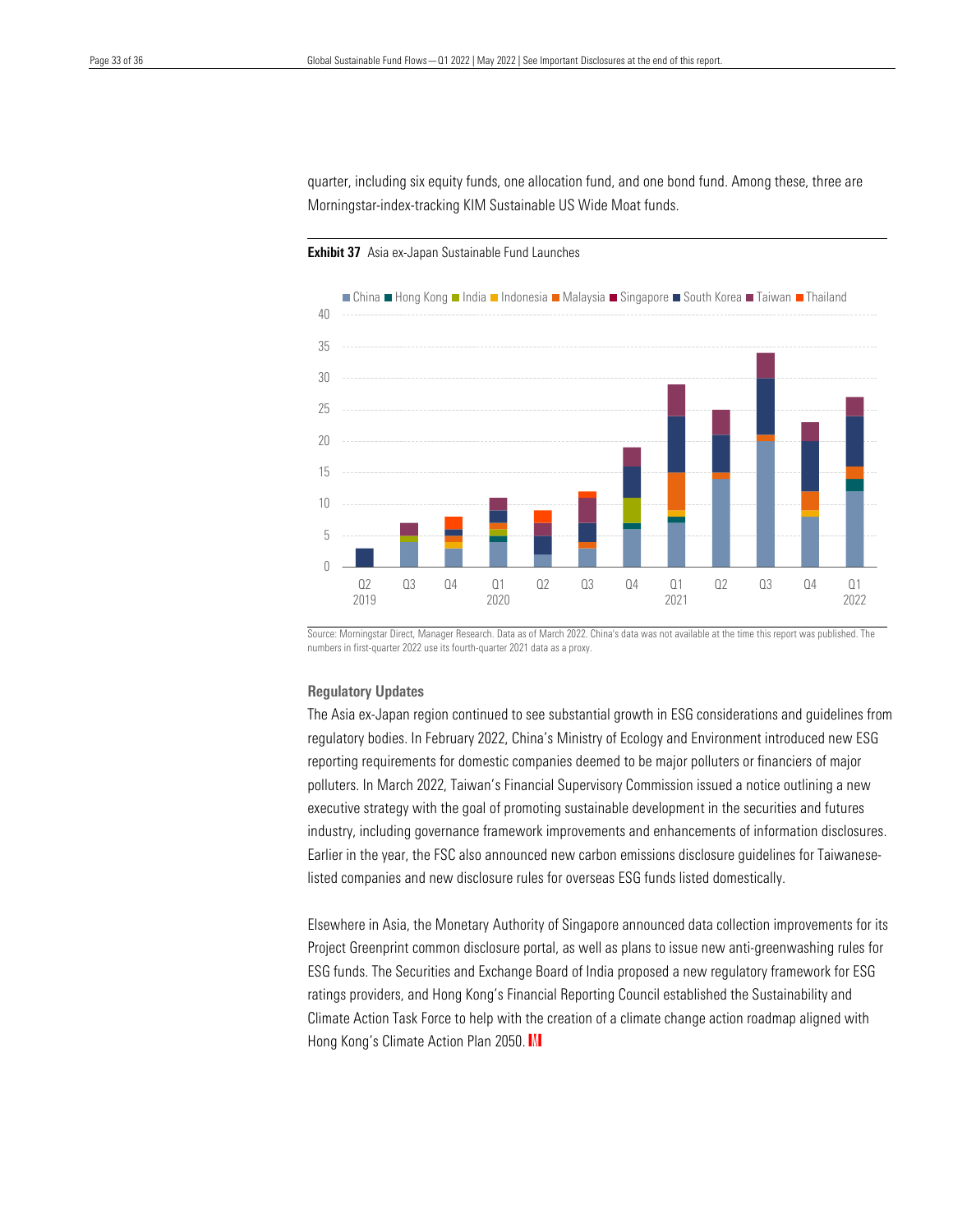#### Authors of This Report

 Global Director of Sustainability Research, Manager Research Hortense Bioy, CFA

#### Europe

Samiya Jmili ESG Analyst, Manager Research

Boya Wang ESG Analyst, Manager Research

Andy Pettit Director, Policy Research

#### North America

Alyssa Stankiewicz ESG Analyst, Manager Research

Abdulai Mohamed Manager Research analyst

Ian Tam, CFA Director of Investment Research, Canada

#### Australia Erica Hall

ESG Analyst, Manager Research

#### Asia

Hiroaki Sato, CFA Associate Director, Manager Research

Andy Seunghye Jung, CFA Director, Manager Research

Hunter Beaudoin Manager Research Analyst

#### With the contribution of

Marta Jimenez Data Research analyst

Amrutha Alladi Quantitative analyst, Quantitative Research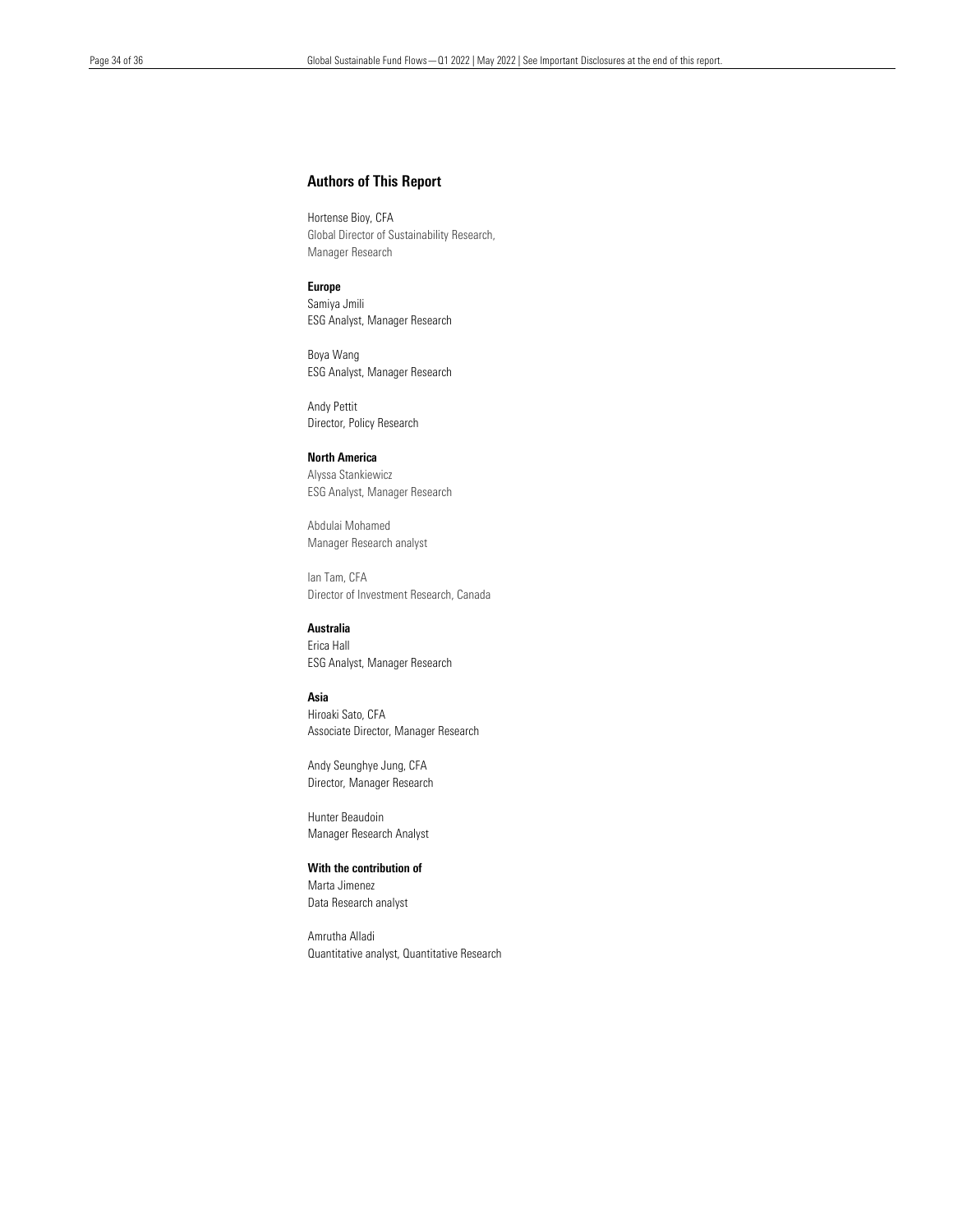#### Appendix—Defining the Global Sustainable Fund Universe

 The global sustainable fund universe encompasses open-end funds and ETFs that, by prospectus or governance factors. other regulatory filings, claim to focus on sustainability; impact; or environmental, social, and

Our universe of sustainable funds is based on intentionality rather than holdings. For example, a portfolio can score well on ESG metrics such as the Morningstar Sustainability Rating, but if ESG issues are not the focus of the fund's investment strategy, it will not be included in our universe. To identify intentionality, we relied on a combination of fund names (a strong indicator of intentionality) and information found in fund documents. The fund's documents should contain enough details to leave no doubt that ESG concerns figure prominently in the security-selection process.

The global sustainable fund universe does not contain the growing number of funds often referred to as "ESG integrated funds," which formally consider ESG criteria in the investment process and engage with portfolio holdings but do not make ESG considerations the focus of the investment process.

Furthermore, the global sustainable fund universe doesn't include funds that employ limited exclusionary screens such as controversial weapons, tobacco, and thermal coal (combined with an ESG integration approach or not). We however include ESG-screened passive funds in our universe as, typically for these, the exclusions are the sole purpose of the strategy.

Finally, the global sustainable fund universe excludes money market funds, feeder funds, and funds of funds to avoid double counting and inflating flows and assets. We make an exception for Japan to better reflect the actual flow situation there as many Japanese funds of funds are invested in European funds.

To identify sustainable funds in their respective regions, manager research analysts rely heavily on the "Sustainable [Investment–Overall"](https://direct.morningstar.com/cloud/research/doc/929987/Morningstar-Sustainable-Attributes) data point in Morningstar Direct. For Europe, the largest and fastest evolving ESG market, research analysts have, for the past two quarterly reviews, used natural-languageprocessing technology to facilitate the timely identification of new and repurposed funds that meet our criteria. As a result, the European sustainable fund universe as reported in this paper likely differs from the universe of European funds tagged as sustainable in the Morningstar Direct database.